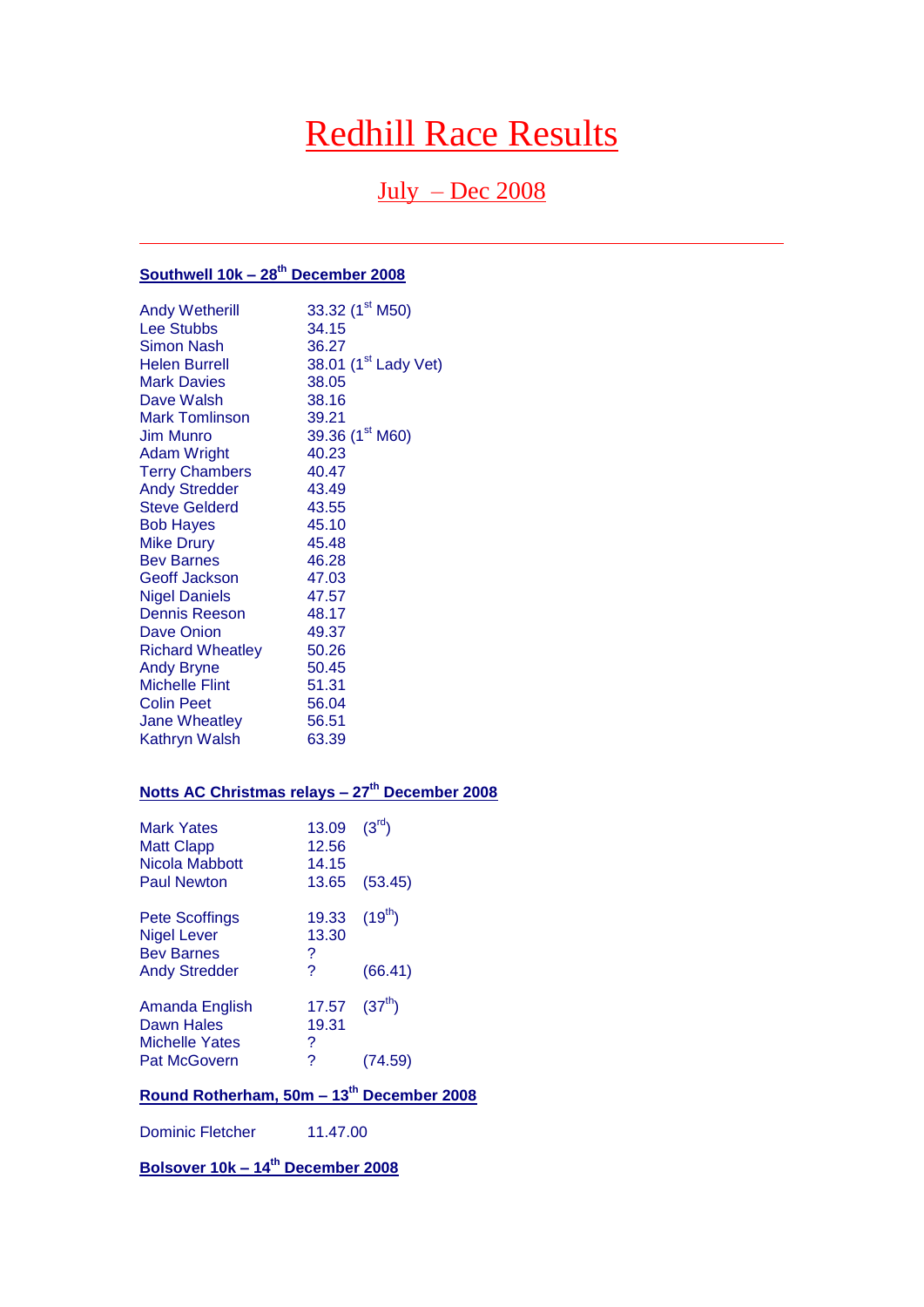| <b>Andy Stevens</b>    | 35.55 |
|------------------------|-------|
| <b>Pete Gillespie</b>  | 38.42 |
| <b>Adam Wright</b>     | 41.20 |
| <b>Steve Gelderd</b>   | 45.29 |
| <b>Tim Cunnington</b>  | 47.14 |
| <b>Bob Hayes</b>       | 48.54 |
| <b>Cathy Partridge</b> | 67.10 |

# **Sneyd Striders Pudding Run, 10m – 14th December 2008**

Catherine Charlton 1.11.24 p.b.

# **Bedford ½ marathon – 14th December 2008**

| <b>Ben Bennett</b> | 1.12.33 p.b. |
|--------------------|--------------|
| Toni Minniti       | 1.28.26      |

# **Keyworth, Turkey Trot, ½ marathon – 14th December 2008**

#### **1 st for Carolyn at the "T Trot!"**

| <b>Carolyn Hay</b>       | 1.24.10 $(1st$ Lady) |
|--------------------------|----------------------|
| <b>Tom McCulloch</b>     | 1.24.18              |
| lan Beckingham           | 1.26.28              |
| <b>Mark Tomlinson</b>    | 1.27.20              |
| <b>Mark Davies</b>       | 1.27.57              |
| <b>Elsie Roberts</b>     | 1.33.02 p.b.         |
| <b>Pete Scoffings</b>    | 1.42.18              |
| <b>Andy Phillips</b>     | 1.43.21              |
| Chris Jones              | 1.44.58 p.b.         |
| <b>Jon Spicer</b>        | 1.46.01 p.b.         |
| <b>Dennis Reeson</b>     | 1.50.11              |
| <b>Rachael Parkinson</b> | 1.53.42              |
| Dave Onion               | 1.55.48              |
| <b>Lyndsey Adkin</b>     | 1.57.49              |
| Linda Taylor             | 1.58.11              |
| <b>Michelle Newton</b>   | 2.00.25              |
| <b>Gill Salmon</b>       | 2.04.28              |
| Jean Adkin               | 2.06.27              |
|                          |                      |

### **Edwinstowe, x/mas, 10k – 7 th December 2008**

### **Helen is 1st lady at the Major Oak!**

| <b>Helen Burrell</b> | 39.24 (1 <sup>st</sup> Lady) |
|----------------------|------------------------------|
| <b>Steve Gelderd</b> | 46.36                        |
| Dennis Reeson        | 50.42                        |
| Dave Onion           | 50.51                        |
| <b>Colin Peet</b>    | 60.27                        |
|                      |                              |

#### **Wollaton Park, Santa Run, 2.75k (gps) – 7 th December 2008**

# **Catherine is 1st lady Santa!**

3 Catherine Charlton (1<sup>st</sup> lady)

# **East Midlands x/c, Long Eaton – 30th November 2008**

#### **3 rd for Catherine & Mark at Long Eaton!**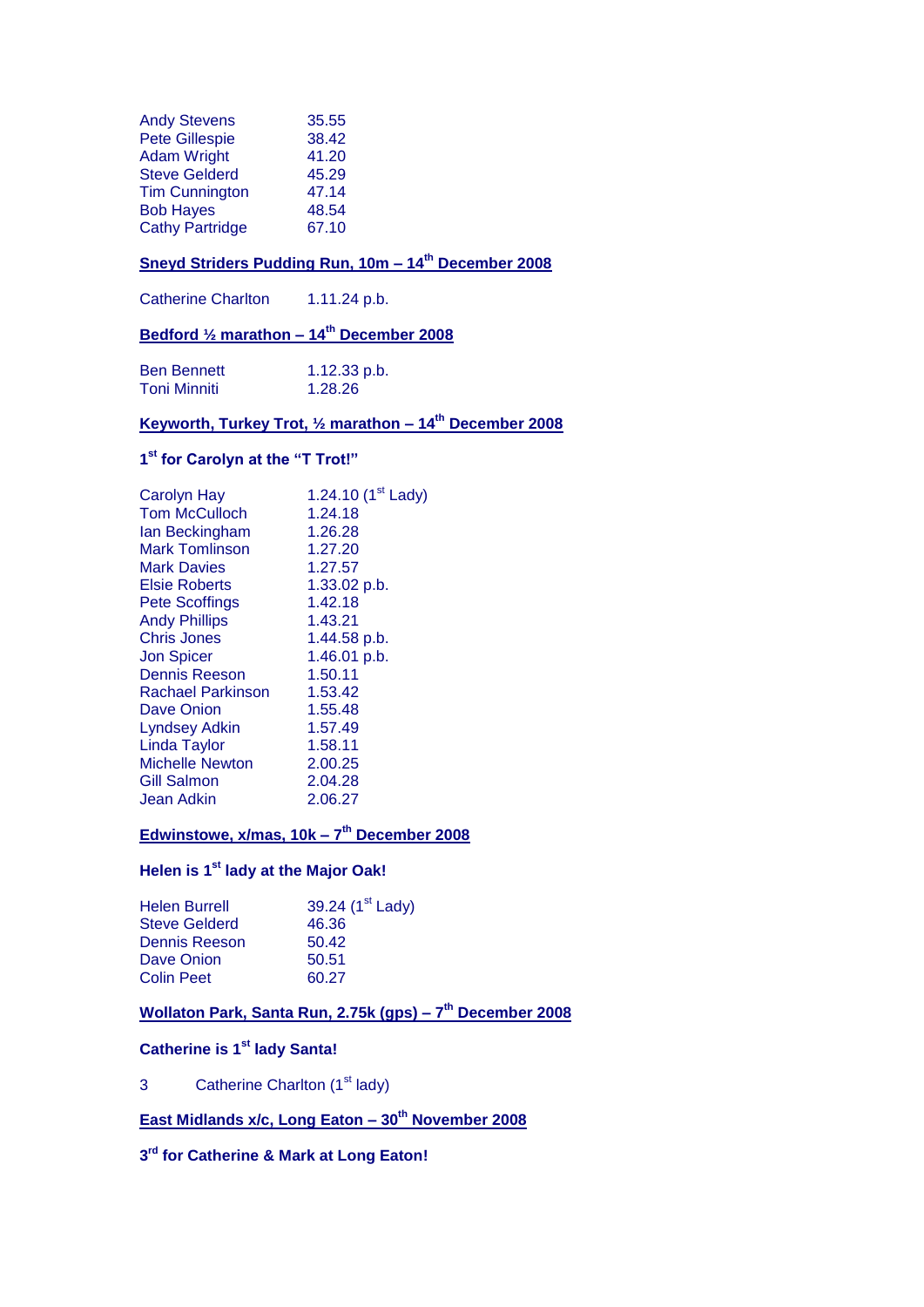| 3<br>7 | <b>Catherine Charlton</b><br>Elsie Roberts |       |
|--------|--------------------------------------------|-------|
| 13     | <b>Bev Barnes</b>                          | (Vet) |
| 15     | Sarah Parker                               | (Vet) |
| 19     | <b>Karyn Stander</b>                       |       |
| 23     | Amanda English                             | (Vet) |
| 3      | Mark Yates                                 |       |
| 4      | Nigel Lever                                |       |
| 16     | <b>Martyn McHale</b>                       |       |
| 16     | <b>Mark Davies</b>                         |       |
| 26     | James Butler                               |       |
| 33     | <b>Pete Gillespie</b>                      | (Vet) |
| 36     | Dave Walsh                                 | (Vet) |
| 39     | <b>Mark Tomlinson</b>                      | (Vet) |
| 40     | <b>Andy Stredder</b>                       |       |
| 58     | <b>Steve Gelderd</b>                       | (Vet) |
| 64     | Keith Palmer                               |       |
| 67     | Dennis Reeson                              |       |
| 71     | <b>Chris Jones</b>                         |       |
| 76     | <b>Arthur Hancock</b>                      |       |
|        |                                            |       |

# **North Midlands x/country, Berry Hill – 29th November 2008**

### **Redhill lady Vets win race 3 at Mansfield!**

| 12<br>15<br>30<br>55<br>69 | <b>Sharon Smith</b><br><b>Carolyn Hay</b><br><b>Ann Ford</b><br><b>Bev Barnes</b><br>Amanda English | (Vet)<br>(Vet)<br>(Vet) |
|----------------------------|-----------------------------------------------------------------------------------------------------|-------------------------|
| 18                         | <b>Andy Wetherill</b>                                                                               | (Vet)                   |
| 19                         | <b>Lee Stubbs</b>                                                                                   |                         |
| 30                         | <b>Paul Newton</b>                                                                                  | (Vet)                   |
| 44                         | <b>Nigel Lever</b>                                                                                  |                         |
| 81                         | <b>Gary McMahon</b>                                                                                 | (Vet)                   |
| 86                         | <b>Clive Greyson</b>                                                                                |                         |
| 97                         | <b>Simon Nash</b>                                                                                   |                         |
| 105                        | <b>Mark Attenborough</b>                                                                            |                         |
| 107                        | lan Abbott                                                                                          |                         |
| 108                        | Dave Walsh                                                                                          |                         |
| 120                        | <b>Terry Chambers</b>                                                                               |                         |
| 127                        | <b>Mark Tomlinson</b>                                                                               |                         |
| 158                        | <b>Colin Bones</b>                                                                                  |                         |
| 165                        | <b>Keith Palmer</b>                                                                                 |                         |
| 171                        | <b>Chris Middleton</b>                                                                              |                         |
| 180                        | <b>Mike Drury</b>                                                                                   |                         |
| 186                        | <b>Dennis Reeson</b>                                                                                |                         |
| 196                        | <b>Richard Wheatley</b>                                                                             |                         |
|                            |                                                                                                     |                         |

#### **Leeds Abbey Dash 10k – 3 rd November 2008**

| 43 | <b>Ben Bennett</b> | 33:17 p.b. |
|----|--------------------|------------|
| 52 | <b>Matt Clapp</b>  | 33:41      |

# **Clowne ½ marathon – 23rd November 2008**

**nd Lady & 1st F35 for Carolyn & 2nd Vet & 1st M50 for Andy W at Clowne!**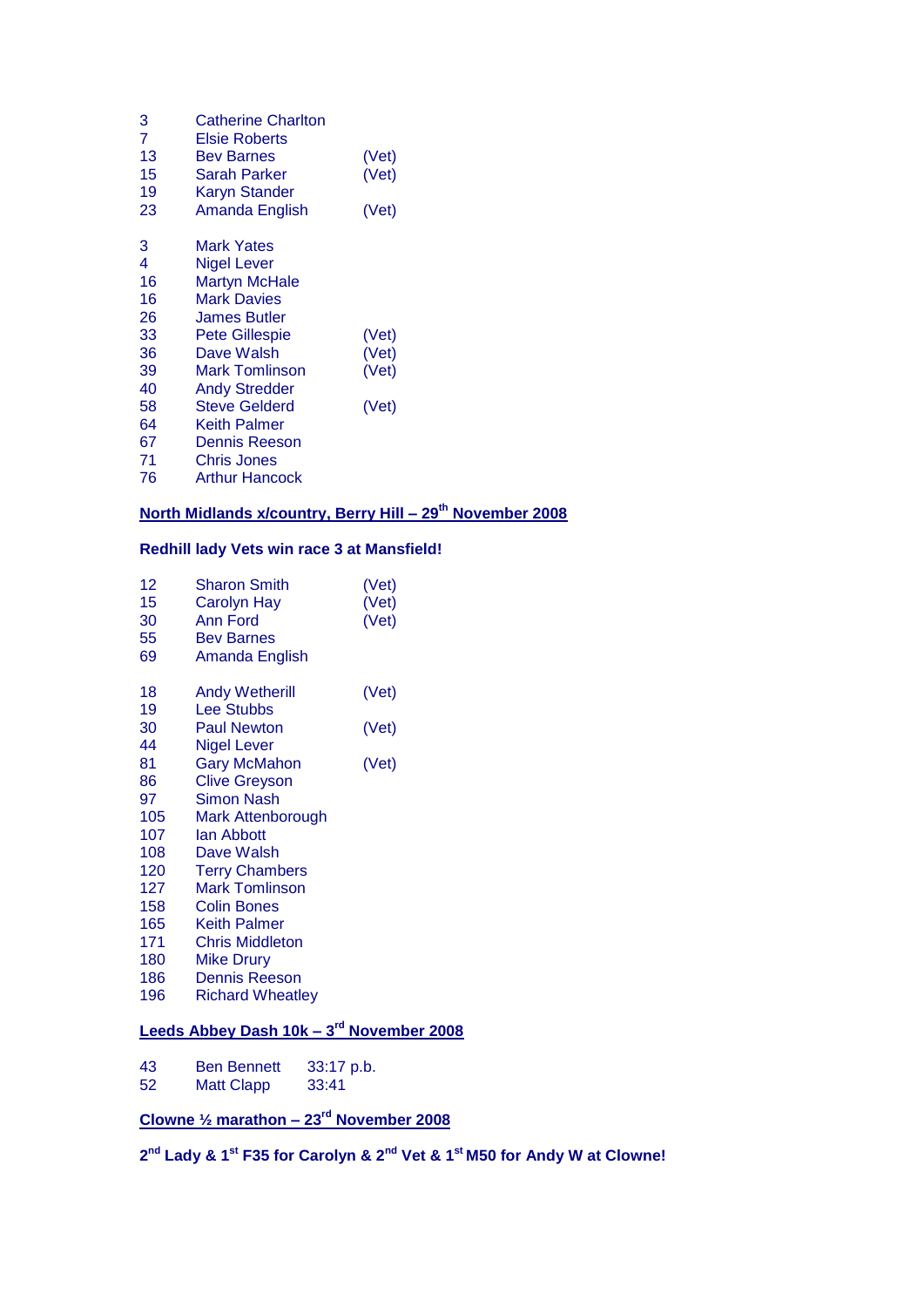| <b>Andy Wetherill</b>  | 1.16.37 |
|------------------------|---------|
| <b>Clive Greyson</b>   | 1.23.34 |
| <b>Carolyn Hay</b>     | 1.26.02 |
| <b>Pete Gillespie</b>  | 1.27.30 |
| <b>Mark Tomlinson</b>  | 1.30.24 |
| <b>Elsie Roberts</b>   | 1.36.52 |
| <b>Jane Matthews</b>   | 1.46.49 |
| <b>Dennis Reeson</b>   | 1.50.44 |
| <b>Jo McMillan</b>     | 1.53.30 |
| <b>Michelle Newton</b> | 1.57.37 |

### **Midland 7, Leicester – 22nd November 2008**

5<sup>th</sup> Team

- 12 Lee Stubbs
- 22 Paul Newton<br>27 Mark Yates
- **Mark Yates**
- 31 Nigel Lever<br>50 Nigel Cobb
- 50 Nigel Cobb<br>56 Mark Attenb
- Mark Attenborough

# **East Midlands x/c, Holme P – 23rd November 2008**

### **Callum wins race 1 of the East Mids series!**

| 5<br>9<br>20<br>23<br>28<br>38<br>49 | <b>Catherine Charlton</b><br><b>Mary Bolland</b><br>Bev Barnes<br>Sarah Parker<br>Amanda English<br>Dawn Hales<br>Liz Green Davies | (Vet)<br>(Vet)<br>(Vet) |
|--------------------------------------|------------------------------------------------------------------------------------------------------------------------------------|-------------------------|
| 1<br>11<br>24<br>26<br>33            | Callum Cullen<br>Nigel Lever<br><b>Martyn McHale</b><br><b>Mark Davies</b><br>James Butler                                         | (Vet)                   |
| 35<br>39<br>50<br>52<br>77           | lan Abbott<br><b>Matt Hemsley</b><br><b>Paul Stacey</b><br>Dave Walsh<br><b>Steve Gelderd</b>                                      | (Vet)<br>(Vet)<br>(Vet) |
| 81<br>89<br>97                       | Des Gibbons<br><b>Bob Hayes</b><br><b>Arthur Hancock</b>                                                                           |                         |

# **Seagrave Challenge, 15.7m – 15th November 2008**

Tom McCulloch 2.12.00<br>
lan Beckingham 2.11.00  $2.12.00$  (with Jess  $2<sup>nd</sup>$  Dog)

# **Heanor 10k – 16th November 2008**

#### **3 rd Lady for Toni & "Christmas puds" for all at the Heanor! "Pud" run!**

| <b>Clive Greyson</b> | 37.36                               |
|----------------------|-------------------------------------|
| <b>Toni Minniti</b>  | 40.35 $(3^{rd}$ Lady, $1^{st}$ F35) |
| <b>Stan Pascoe</b>   | 42.19                               |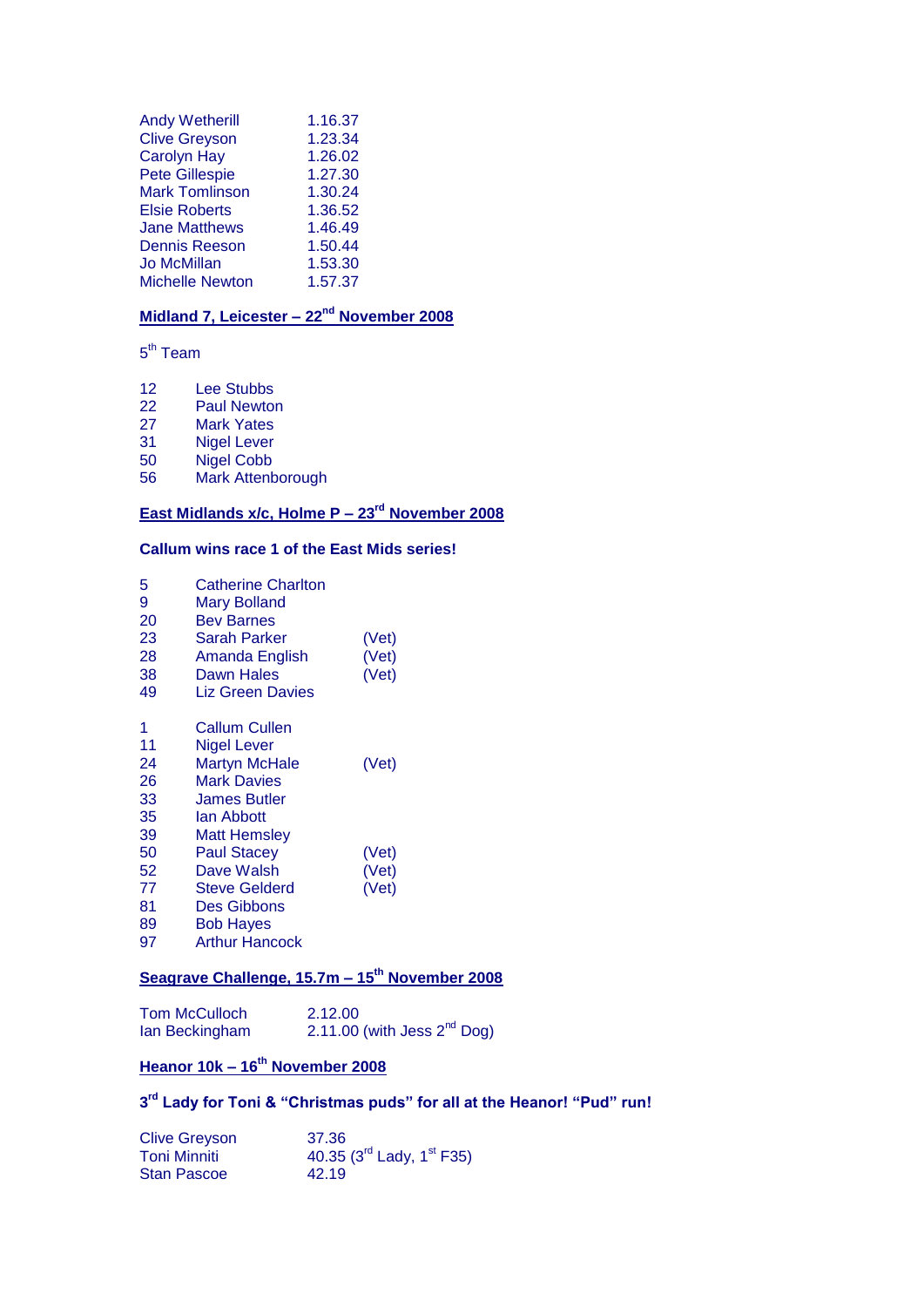| <b>Ann Ford</b>           | 42.35 (1 <sup>st</sup> F55) |
|---------------------------|-----------------------------|
| <b>Catherine Charlton</b> | 43.45                       |
| <b>Steve Gelderd</b>      | 44.41                       |
| <b>Bob Hayes</b>          | 47.08                       |
| <b>Tim Cunnington</b>     | 47.14                       |
| <b>Dennis Reeson</b>      | 48.36                       |
| <b>Nigel Daniels</b>      | 49.05                       |
| <b>Mike Monks</b>         | 50.46                       |
| <b>Colin Peet</b>         | 63.50                       |
|                           |                             |

#### **New York City Marathon - 2<sup>nd</sup> November 2008**

Jo Stocks 3:44:38 pb

#### **Civil Service x/c championships 10.5k, Richmond Park – 5 TH November 2008**

Matthew Clapp  $4<sup>th</sup>$  1 <sup>st</sup> M35 34:59<br><sup>rd</sup> M40 39:10  $Nigel Cobb 4\nNigel Cobb 27<sup>th</sup>$ 

#### **The Roaches, Fell, 15m – 9 th November 2008**

Dominic Fletcher 3:06:52.

**North Midlands x/country, Corby – 8 th November 2008**

#### **Redhills Lady & Men's Vets win race 2 at Corby!**

| 9   | <b>Sharon Smith</b>            | (Vet) |
|-----|--------------------------------|-------|
| 28  | Ann Ford                       | (Vet) |
| 29  | <b>Catherine Charlton</b>      |       |
| 45  | <b>Bev Barnes</b>              | (Vet) |
| 64  | <b>Sally Dodsley</b>           |       |
| 7   | <b>Callum Cullen</b><br>(Owls) |       |
| 17  | <b>Andy Weatherill</b>         | (Vet) |
| 22  | <b>Lee Stubbs</b>              |       |
| 26  | <b>Paul Newton</b>             | (Vet) |
| 62  | <b>Nigel Lever</b>             |       |
| 73  | <b>Clive Greyson</b>           | (Vet) |
| 84  | <b>Martyn McHale</b>           |       |
| 107 | Mark Attenborough              |       |
| 118 | lan Abbott                     |       |
| 140 | Everton Aikman                 |       |

### **Notts AAA's ½ marathon Championships, Worksop – 26th October 2008**

**Carolyn Hay is ½ marathon County Champion! Helen Burrell wins Silver! Carolyn & Helen also win F35 & F45 Golds! Caroline Norton wins F35 Silver!** 

**English x/country relay Championships, Berry Hill – 1 st November 2008**

#### **Redhill ladies run to their best ever result at these Championships!**

Ladies

**29th** 0:34:44.00 Redhill Road Runners

T Minnitti 0:11:33.05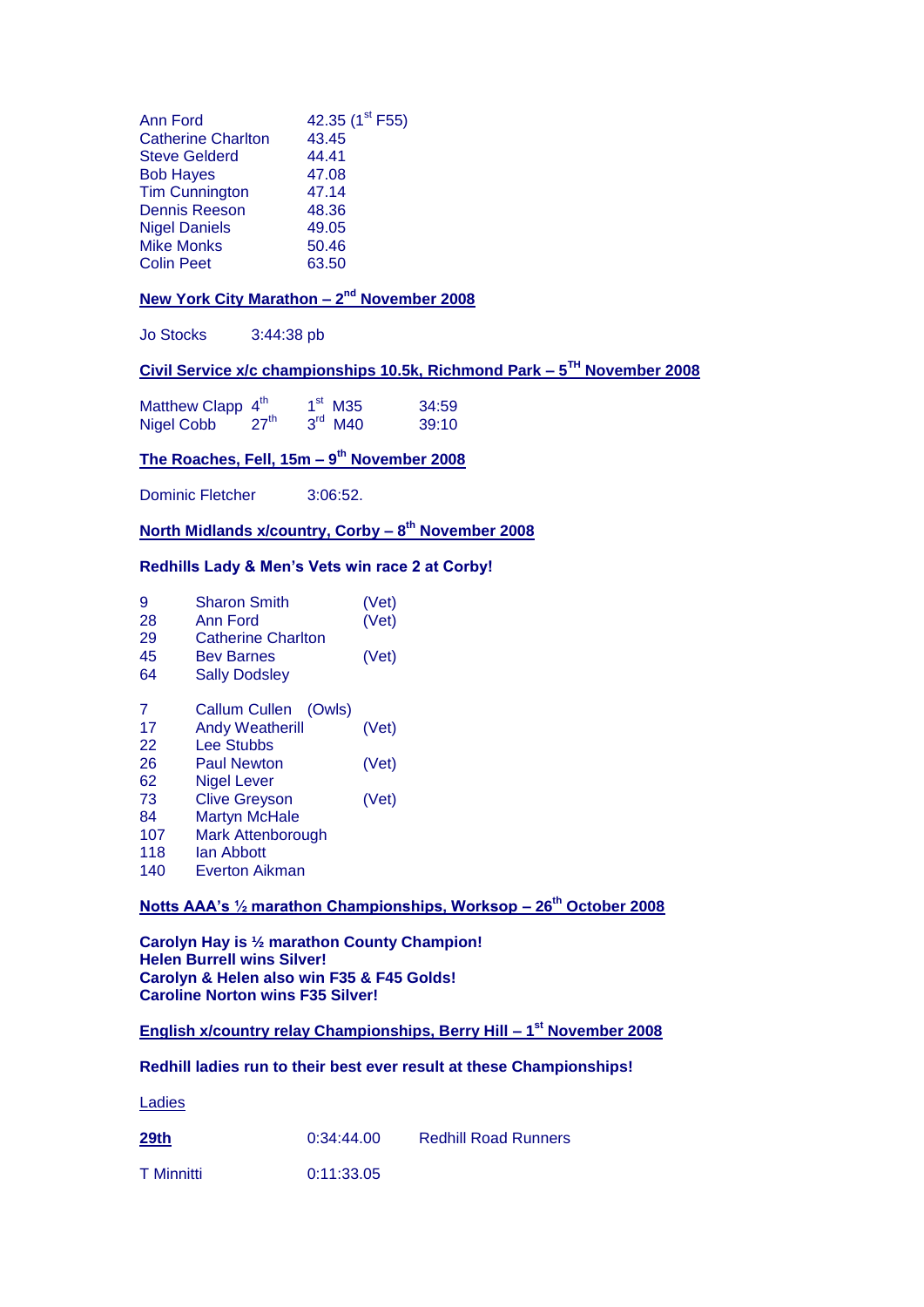| S Smith<br>C Hay                                  | 0:11:33.55<br>0:11:37.40                             |                                 |
|---------------------------------------------------|------------------------------------------------------|---------------------------------|
| <u>Men</u>                                        |                                                      |                                 |
| 74th                                              | 1:11:01.45                                           | <b>Redhill Road Runners 'A'</b> |
| N Lever<br>M Yates<br><b>B</b> Bennett<br>A Smith | 0:18:32.30<br>0:18:01.80<br>0:17:38.55<br>0:16:48.80 |                                 |
| <u> 121st</u>                                     | 1:18:02.75                                           | <b>Redhill Road Runners 'B'</b> |
| M McHale<br>N Cobb<br>C Greyson<br>S Nash         | 0:19:38.60<br>0:19:17.05<br>0:19:40.75<br>0:19:26.35 |                                 |
| M Attenborough<br>T Lowe                          | 0.20.06<br>0.21.54                                   | <b>Redhill Road Runners 'B'</b> |

#### **Beachy Head marathon - 25th October 2008**

432 Tim Wells 4.52.00

#### **Transpyreneen marathon - 26th October 2008**

8 Dave Walsh 3.29.13

#### **BUPA Great South Run, 10m - Sunday 26th Oct 2008**

Chris Jones 01:16:05 p.b.

### **Worksop ½ marathon – 26th October 2008**

#### **Carolyn & Helen are 2nd and 3rd at Worksop! Redhills Men win team prize (Paul, Clive, Kevin B, Matt, Mark T & Pete G)! Redhills Ladies also win team event (Carolyn, Helen, Catherine & Caroline)!**

#### Awaiting County Champ results

| <b>Paul Newton</b>        | 1.19.51                                                                                                    |
|---------------------------|------------------------------------------------------------------------------------------------------------|
|                           | 1.21.43                                                                                                    |
| <b>Clive Greyson</b>      |                                                                                                            |
| <b>Carolyn Hay</b>        |                                                                                                            |
| <b>Helen Burrell</b>      | 1.23.24 (2 <sup>nd</sup> Lady, 1 <sup>st</sup> Vet)<br>1.24.35 (3 <sup>rd</sup> Lady, 2 <sup>nd</sup> Vet) |
| Kevin Brown               | 1.26.47                                                                                                    |
| <b>Matt Hemsley</b>       | 1.27.27                                                                                                    |
| Mark Tomlinson            | 1.29.09                                                                                                    |
| <b>Pete Gillespie</b>     | 1.29.56                                                                                                    |
| <b>Catherine Charlton</b> | 1.34.30                                                                                                    |
| Tim Dove                  | 1.34.32                                                                                                    |
| Chris Aikman              | 1.35.46                                                                                                    |
| <b>Steve Gelderd</b>      | 1.37.03                                                                                                    |
| Everton Alkman            | 1.40.29                                                                                                    |
| <b>Mike Drury</b>         | 1.40.34                                                                                                    |
| <b>Bob Hayes</b>          | 1.42.28                                                                                                    |
| <b>Andy Phillips</b>      | 1.43.34                                                                                                    |
| lan Reynolds              | 1.43.49                                                                                                    |
| <b>Carolyn Norton</b>     | 1.44.34                                                                                                    |
|                           |                                                                                                            |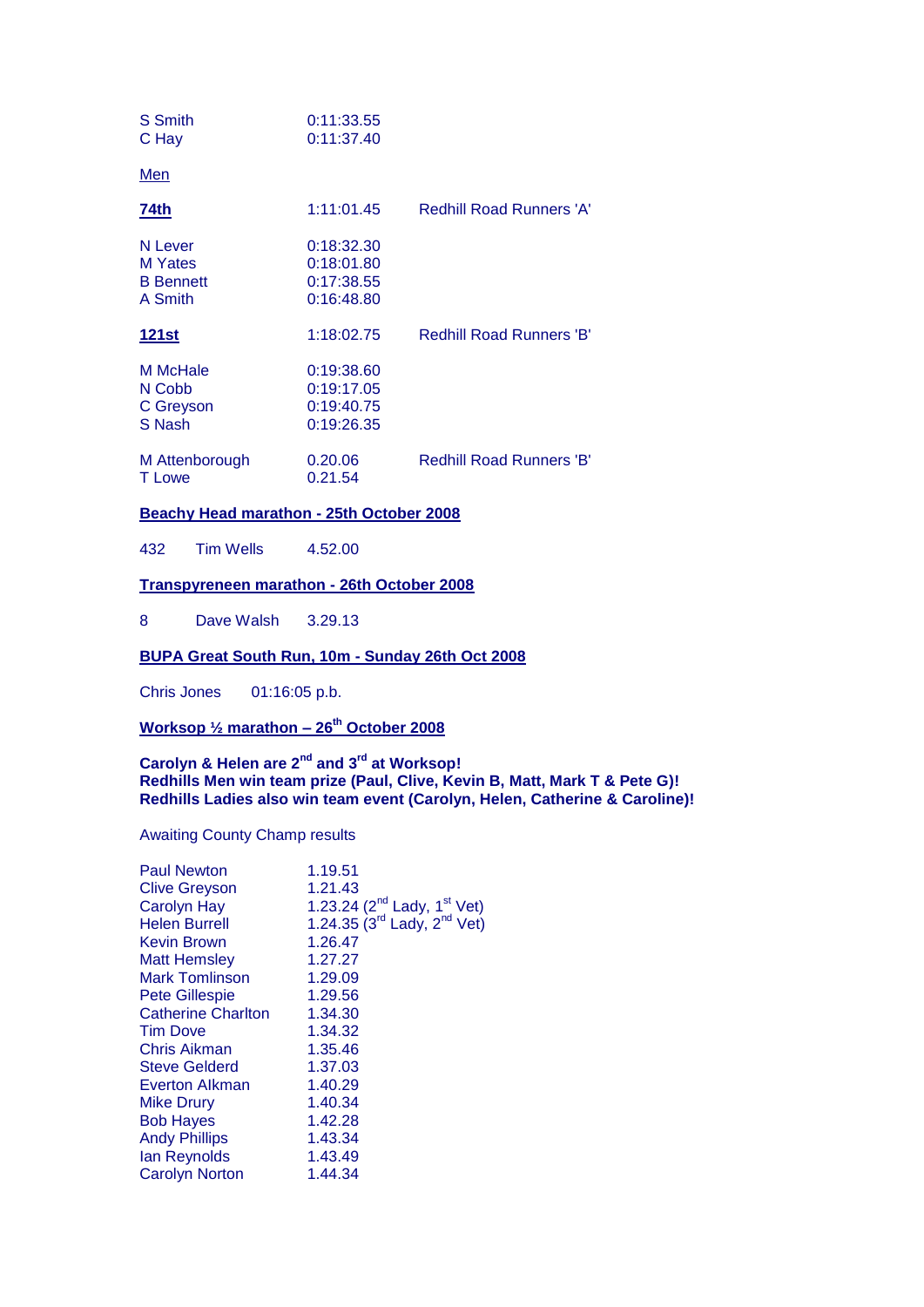| <b>Bev Barnes</b>        | 1.45.59 |
|--------------------------|---------|
| <b>Richard Wheatley</b>  | 1.46.00 |
| Paul Ward                | 1.46.37 |
| Paul Theed               | 1.47.05 |
| <b>Nigel Daniels</b>     | 1.48.42 |
| <b>Dave Onion</b>        | 1.49.30 |
| <b>Dennis Reeson</b>     | 1.50.38 |
| Amanda English           | 1.52.17 |
| Brian Moon               | 1.53.12 |
| Michelle Flint           | 1.55.03 |
| Emma Futcher             | 1.55.50 |
| Amanda Lowton            | 1.55.51 |
| Michelle Newton          | 2.00.14 |
| <b>Jane Wheatley</b>     | 2.01.20 |
| <b>Kate Maltby</b>       | 2.02.21 |
| <b>Caroline Thornley</b> | 2.04.49 |
| Pete Speakman            | 2.04.40 |
| <b>Barry Davies</b>      | 2.19.29 |

# **Amsterdam ½ marathon – 19th October 2008**

Ben Bennett 1.13.47

# **Evil Sheriff Off Road Duathlon – 19th Octboer 2008**

| <b>Lindsay Hackin</b> | 1.29.44 $(3rd$ Lady) |
|-----------------------|----------------------|
| Mark Widdowson        | 1.37.37              |

# **Leicester marathon – 19th October 2008**

#### **1 st Vet for Andy W at Leicester marathon!**

| <b>Andy Wetherill</b>   | 2.36.28 $(5^{th}, 1^{st}$ Vet) |
|-------------------------|--------------------------------|
| <b>Richard Wheatley</b> | 4.03.45                        |

# **Leicester marathon – 19th October 2008**

#### **3 rd Lady for Toni & 1st M50 for Stan in the ½ marathon! Redhill also win team prize (Andy S, Stan, Simon & Toni)!**

| <b>Andy Stevens</b> | 1.18.55                       |
|---------------------|-------------------------------|
| <b>Stan Pascoe</b>  | 1.21.36 $(1^{\text{st}}$ M50) |
| <b>Simon Nash</b>   | 1.24.35                       |
| <b>Toni Minniti</b> | 1.26.40 $(3rd$ Lady)          |
| Mark Tomlinson      | 1.27.24                       |
| <b>Paul Stacey</b>  | 1.31.26                       |
| <b>Mary Bolland</b> | 1.32.07 p.b.                  |
| Tim Dove            | 1.32.13                       |
| <b>Carl Davey</b>   | 1.45.57                       |
| <b>Dave Onion</b>   | 1.48.22                       |
| Alexandra Rastin    | 2.09.08                       |
| Claire Wilson       | 2.18.38                       |
|                     |                               |

# **Merrill Striders 10k – 12th October 2008**

| <b>Ben Bennett</b>   | 34.02      |
|----------------------|------------|
| <b>Mark Davies</b>   | 38.31 p.b. |
| <b>Paul Stacey</b>   | 42.02      |
| <b>Steve Gelderd</b> | 43.37      |
| <b>Dennis Reeson</b> | 47.50      |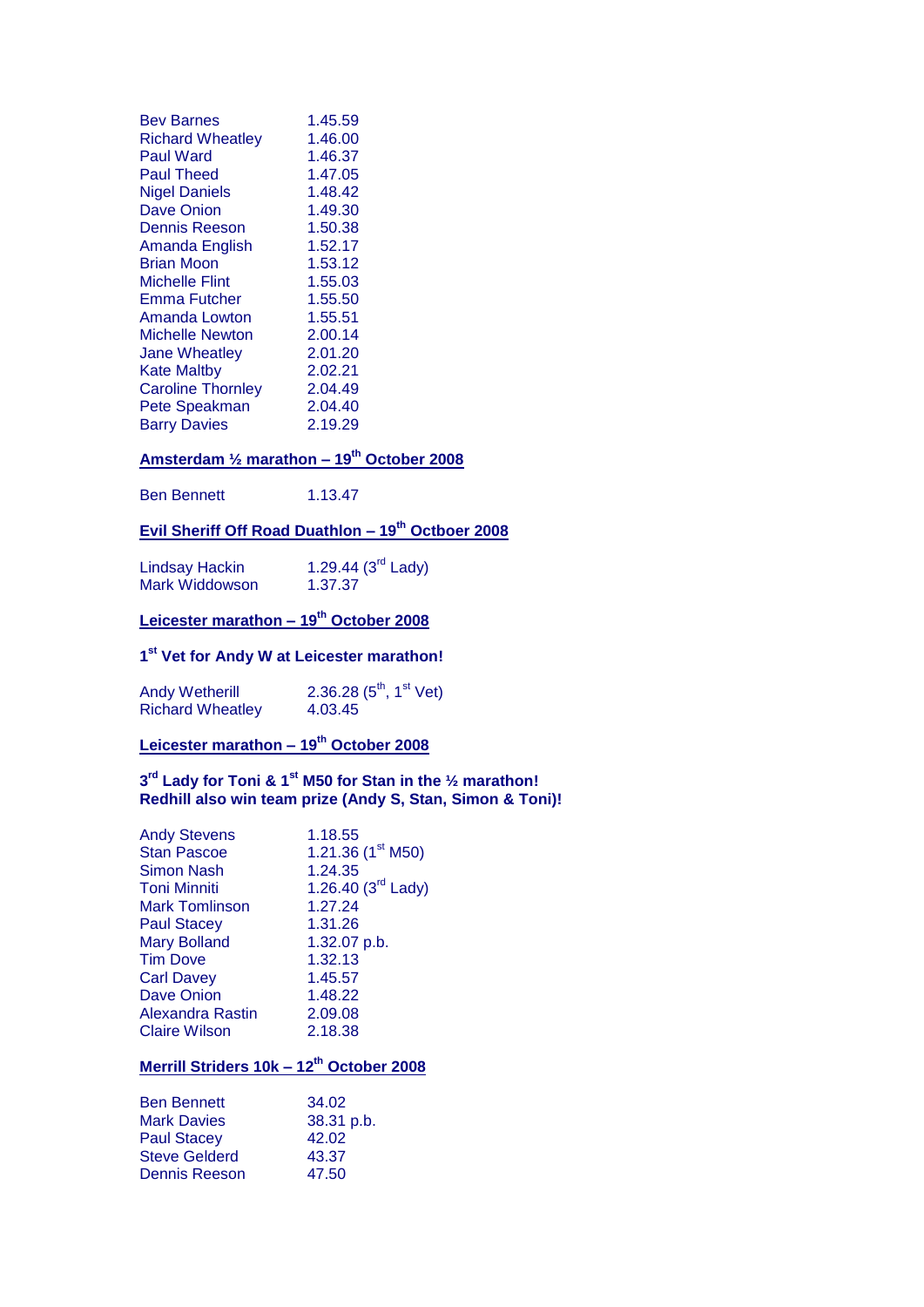# **North Midlands x/c, Marceaton Park, Derby – 11th October 2008**

#### **Ladies Senior's 4th Lady Vet's 2nd**

Ladies (6.5k)

| <b>Sharon Smith</b>        |     |       |
|----------------------------|-----|-------|
| <b>Mary Bolland</b>        | 22  |       |
| <b>Catherine Charlton</b>  | 25  |       |
| Ann Ford                   | 26  | (Vet) |
| <b>Bev Barnes</b>          | 40  | (Vet) |
| Sally Dodsley (Plastow) 72 |     | (Vet) |
| Kathryn Walsh              | 104 |       |

#### **Men's Vets 1st Men Senior's 8th**

Men (9.7k)

| <b>Alan Smith</b>      | 11  | (Vet)   |
|------------------------|-----|---------|
| <b>Matthew Clapp</b>   | 18  |         |
| <b>Andy Wetherill</b>  | 26  | (Vet)   |
| <b>Nigel Lever</b>     | 49  |         |
| <b>Mark Yates</b>      | 53  | (Vet)   |
| <b>Nigel Cobb</b>      | 63  |         |
| Simon Nash             | 83  |         |
| <b>Gary McMahon</b>    | 92  |         |
| Martyn McHale          | 102 | (Vet B) |
| <b>Clive Greyson</b>   | 104 | (Vet B) |
| <b>Kevin Squires</b>   | 124 | (Vet B) |
| <b>Mark Tomlinson</b>  | 127 |         |
| <b>Noel McGuiness</b>  | 132 |         |
| Mark Attenborough      | 139 |         |
| lan Abbott             | 142 |         |
| <b>Paul Stacey</b>     | 153 |         |
| <b>Tony Lowe</b>       | 156 |         |
| <b>Jim Muro</b>        | 158 |         |
| Everton Aikman         | 184 |         |
| <b>Carl Davey</b>      | 188 |         |
| Chris Alkman           | 189 |         |
| <b>Chris Jones</b>     | 196 |         |
| <b>Keith Palmer</b>    | 210 |         |
| <b>Mike Drury</b>      | 213 |         |
| <b>Geoff Jackson</b>   | 214 |         |
| <b>Andy Barkes</b>     | 228 |         |
| <b>Arthur Hancock</b>  | 231 |         |
| <b>Chris Middleton</b> | 234 |         |

#### **Nottinghamshire County Marathonship results (from Robin Hood)**

### **Matthew is confirmed as County Champ!**

| <b>Matthew Clapp</b> | <b>Senior County Champion</b> |
|----------------------|-------------------------------|
| Dave Walsh           | M40 Bronze                    |
| <b>Suzi Artis</b>    | F45 Bronze                    |

#### **Stanage Struggle – 21st September 2008** Sarah Costin 60.00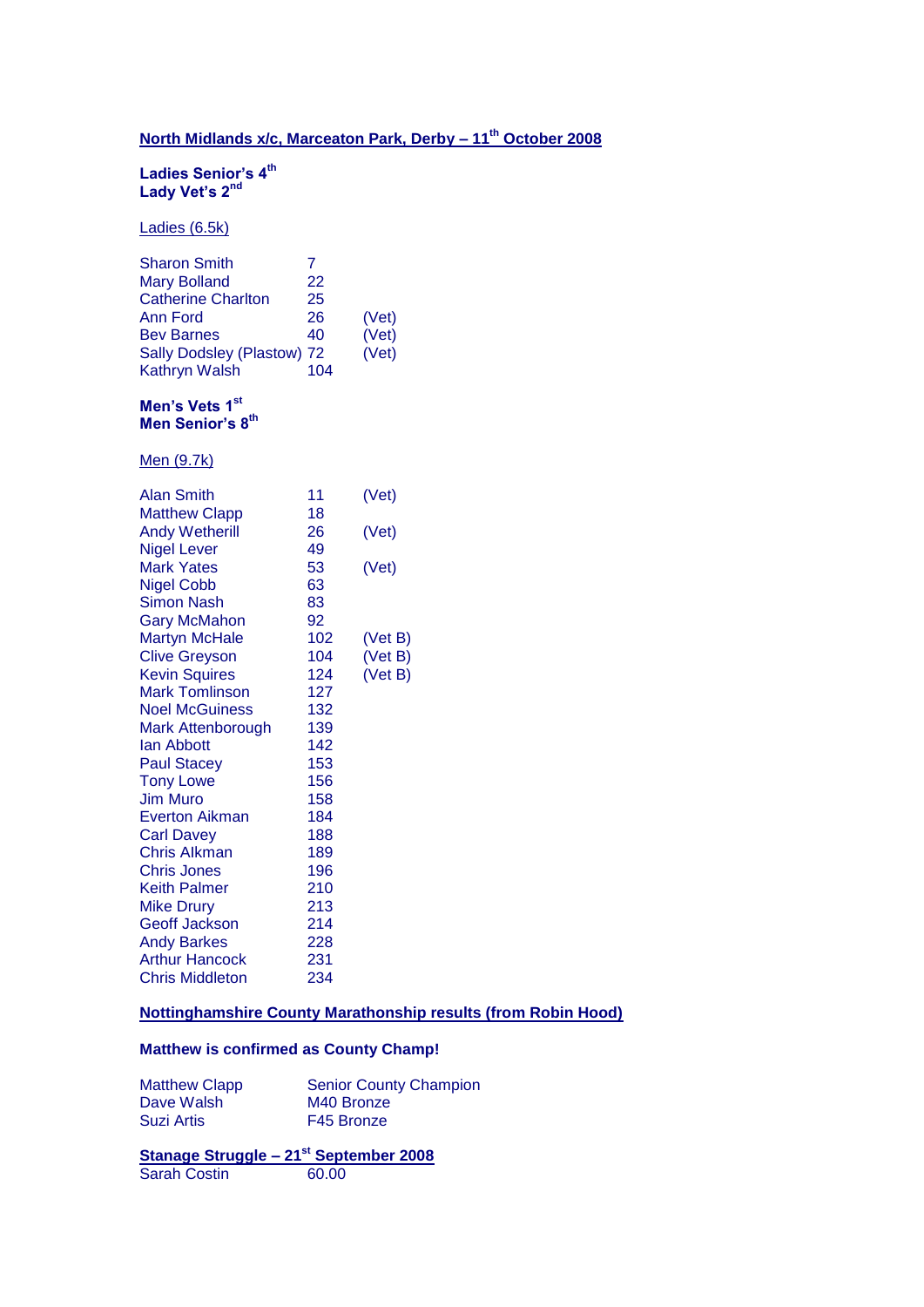Amanda English 66.00

#### **Goose Fair Gallop – 5 th October 2008**

| <b>James Butler</b>  | 40.58 |
|----------------------|-------|
| <b>Steve Gelderd</b> | 46.09 |
| <b>Andy Barkes</b>   | 51.03 |
| <b>Nigel Daniels</b> | 51.20 |
| <b>Dennis Reeson</b> | 53.02 |

#### **BMAF X/country Relays, (3 or 6 x 4k) , Berry Hill – 4 th October 2008**

#### **Helen, Bev & Ann win British Masters x/c relay title! Carolyn, Sharon & Toni take Silver in a thrilling F35 race! Alan & Andy run sublime legs to help Redhill's men finish 5th in their men's race!**

#### **Individual F45 Gold for Helen & F45 Silver for Ann!**

Berry Hill has seen some great x/c races over the years, one in particular is always remembered, the 2002 BMAF x/c champs where in an epic Ladies race Helen B summoned up all her strength to pass a tiring Wendy Roethenbaugh (Derby AC) within the last 50m to win individual silver. What would this years relays bring………………………………?

A quick study of the ladies start list saw strong opposition in the ladies F35 race from Dulwich Runners (who we had beat by a mere 1 second back in March to win the 2008 BMAF x/c team title but who had since gained revenge in the road relays by 1  $\frac{1}{2}$  minutes in May where they took Silver to our Bronze.) All the ladies age group teams started together, the race was not to disappoint.

As soon as the 1<sup>st</sup> leg got under way Dulwich's (International) Claire Elms stormed away from all, including fellow international Kate Ramsey (Barrow) to open a full minute lead after her leg. Carolyn returned 4<sup>th</sup> but with Kate Ramsey running just individually for GB selection gave our F35 Ladies 2<sup>nd</sup> spot with Ilkley a further minute adrift in 3<sup>rd</sup>. Helen also running 1<sup>st</sup> ran a stormer to be 3<sup>rd</sup> back & handing over to Bey (making her BMAF debut), there were no other F45 teams in sight. Back to the F35 race then, Sharon set off on leg two chasing Dulwich, by the time they had both climbed the short hill after the lake the lead had reduced by 7 seconds. Redhill supporters shouted her on, at the end of her  $1<sup>st</sup>$  lap the lead had reduced by 20, as the pair entered the final straight for the 2<sup>nd</sup> time Dulwich were in sight and the gap at hand over to Toni was down to 20 seconds. We looked at both athletes trying to access their relative speeds, it was going to be close. At the hill again the gap was down to 15 seconds & at the end of lap 1 it was still visibly closer. However Ilkey were closing on both of these athletes, their last leg lady was "flying" & at the base of the hill on lap 2 she had caught Toni who by now was only 15 yards off Dulwich, less than a mile to go and as all 3 raced off into the far side of the course virtually together. We waited with eyes set on the far end of the finishing straight for the leaders to reappear. When they did it was likley who came into sight  $1<sup>st</sup> 15$ metres in front of Dulwich with Toni 5 yards adrift. The victory would go to Ilkley but would it to be second of third of our Ladies? It was now or never for Toni & with Helen & Stan amongst others screaming their heads off she gave it one last effort, the gap visibly closed, 7 metres to 5 metres as both athletes ran into that final notorious dip. As they exited Toni finally caught her rival and immediately strode away to finish second. (shades of 2002 revisited). Stunning finish (Toni may not agree  $\odot$ ).

Almost forgotten in all this was Ann (we do apologise), who having taken over from Bev consolidated Redhill's lead in the F45 category to anchor the team home for victory by over 6 minutes from the nearest opposition to win Redhill's 2<sup>nd</sup> BMAF title in 2008. Congratulations to all.

The men's start list contained all the big names, Martyn knew it would be difficult in this one. Back end loading the team meant Nashy led the team off followed by Mark & Nigel which left us in  $14<sup>th</sup>$ .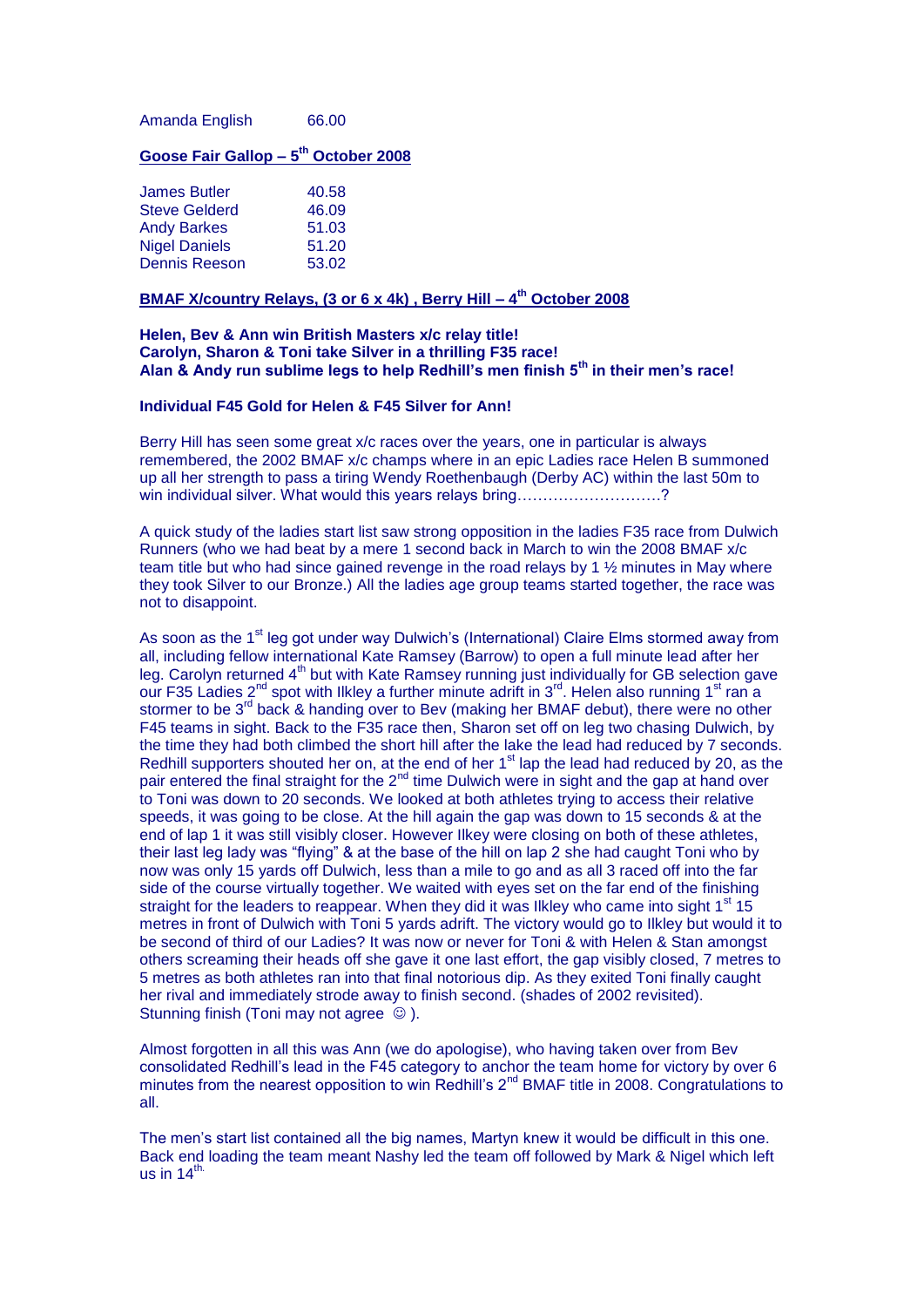Enter Alan & Andy into the fray, "Smithy" flew round to get the team up to  $9<sup>th</sup>$  & Andy (ran the run of the day) to post a time only 22 seconds slower than Alan to get us up to  $5<sup>th</sup>$ . Newts set off on the last lap 20 yards adrift of once leaders Telford with Morpeth just behind.

"Our guys an Ex North x/c Champ" one of their guys said, what's yours like, " a knackered donkey" was Martyn's reply. He subsequently caught Paul & and went past, (afterwards Paul thought he had either gone off too fast or was good, he was good). Paul stuck at it and caught and passed Telford to regain the place, the team finished  $5<sup>th</sup>$  a good result in that field!

Unlike the ladies race Stan was cheering on the opposition as well as Redhill as "Sunderland" (minus red & white shirts) finished  $2^{nd}$  overall.

#### **Ladies F35**

| <b>Carolyn Hay</b><br><b>Sharon Smith</b><br><b>Toni Minniti</b> | 15.53<br>15.53<br>16.22 |                     | 48.08 (Silver)     |
|------------------------------------------------------------------|-------------------------|---------------------|--------------------|
| <b>Ladies F45</b>                                                |                         |                     |                    |
| <b>Helen Burrell</b><br><b>Bev Barnes</b>                        | 15.51<br>19.04          | (Individual, Gold)  |                    |
| Ann Ford                                                         | 18.05                   | (Individual Silver) | 53.00 (Gold)       |
| Men M40                                                          |                         |                     |                    |
| Simon Nash                                                       | 15.08                   |                     |                    |
| <b>Mark Yates</b>                                                | 14.45                   |                     |                    |
| <b>Nigel Cobb</b>                                                | 15.23                   |                     |                    |
| <b>Alan Smith</b>                                                | 13.24                   |                     |                    |
| <b>Andy Wetherill</b>                                            | 13.46                   |                     |                    |
| <b>Paul Newton</b>                                               | 14.17                   |                     | 1.26.43 $(5^{th})$ |

#### **Latest News**

**Redhill's Men win Robin Hood Marathon Team Race (Matthew, Dave W, Ian B & Tommo)!**

**Redhill's Ladies win Robin Hood Marathon Team Race (Jo, Linda, Michelle Y & Suzi)!** 

**Redhill's Ladies win Robin Hood ½ Marathon Team Race (Carolyn, Helen B, Catherine & Bev)!**

**Redhill's Men win Robin Hood ½ Marathon Team Silver (Andy W, Lee, Mark Y & Simon)!**

**Clumber 10k – 28th September 2008**

#### **2 nd Lady for Elsie in Clumber Park!**

| <b>Elsie Roberts</b>      | 42.16 (2 <sup>nd</sup> Lady) p.b. |
|---------------------------|-----------------------------------|
| <b>Carl Davey</b>         | 45.14                             |
| <b>Tim Cunnington</b>     | 46.20                             |
| <b>Jane Wheatley</b>      | 51.53                             |
| Jo McMillan               | 51.47                             |
| <b>Caroline Thorneley</b> | 54.28                             |
| <b>Cathy Partridge</b>    | 63.58                             |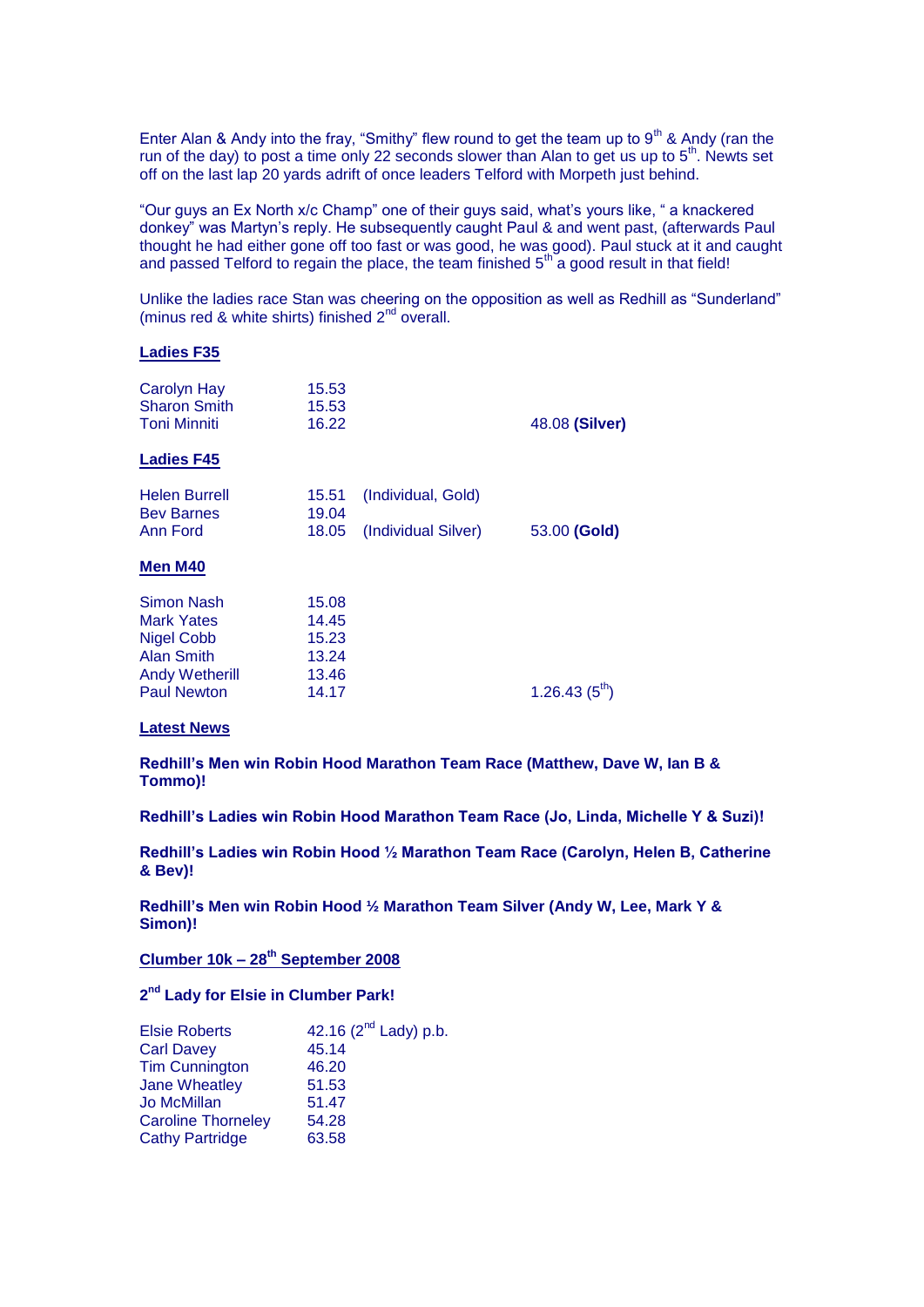# **Swansea Bay 10k - 21st September 2008**

Chris Jones 45:20 p.b.

### **Karlsruhe Half Marathon – 21st September 2008**

| Mark Widdowson        | 1:41:05 |
|-----------------------|---------|
| <b>Lindsay Hackin</b> | 1:41:24 |

### **Crossdale 10k, trail – 21st September 2008**

#### **Matthew wins on the trails of Keyworth & Redhill's men team (Matthew, Mark, Paul & Steve) to also win the team prize!**

| <b>Matthew Clapp</b>   | 35.08 |
|------------------------|-------|
| <b>Mark Davies</b>     | 39.34 |
| <b>Paul Stacey</b>     | 43.07 |
| <b>Steve Gelderd</b>   | 44.54 |
| <b>Dennis Reeson</b>   | 51.33 |
| <b>Kevin Humphreys</b> | 53.39 |
|                        |       |

### **Midland 6 stage relays, Sutton Park – 20th September 2008**

| <b>Andy Wetherill</b><br><b>Ben Humphreys</b>                     | 19.27<br>21.39<br>22.44 |                 |                  |
|-------------------------------------------------------------------|-------------------------|-----------------|------------------|
| <b>Gary McMahon</b><br><b>Martyn McHale</b><br><b>Ben Bennett</b> | 22.26<br>19.57          |                 |                  |
| <b>Paul Newton</b>                                                |                         | 20.25 (2.06.38) | 38 <sup>th</sup> |

### **Midland 4 stage relays, Sutton Park – 20th September 2008**

| Carolyn Hay             | 16.20 |                 |                  |
|-------------------------|-------|-----------------|------------------|
| May Bolland             | 17.17 |                 |                  |
| <b>Carolyn Charlton</b> | 18.05 |                 |                  |
| <b>Helen Burrell</b>    |       | 16.11 (1.07.53) | 13 <sup>th</sup> |

### **Robin Hood Marathon – 14th September 2008**

#### **Mathew wins County Marathon Championships!**

(other county champ results to follow when available)

Team results awaited

| <b>Mathew Clapp</b>   | 2.43.11      |
|-----------------------|--------------|
| Dave Walsh            | 3.00.11      |
| lan Beckingham        | 3.00.44      |
| <b>Mark Tomlinson</b> | 3.10.31 p.b. |
| <b>Phil Williams</b>  | 3.29.20      |
| <b>Pete Scoffings</b> | 3.44.46      |
| <b>Chris Jones</b>    | 3.59.31 p.b. |
| Gordon Ross           | 4.02.44      |
| <b>Mike Drury</b>     | 4.06.58      |
| Jo McMillan           | 4.18.40 p.b. |
| <b>Pete Henley</b>    | 4.20.22 p.b. |
| <b>Linda Taylor</b>   | 4.21.23      |
| <b>Jon Morley</b>     | 4.28.31 p.b. |
| <b>Michelle Yates</b> | 4.33.31      |
| Suzi Artis            | 4.44.08 p.b. |
| <b>Brian Moon</b>     | 4.49.46      |
|                       |              |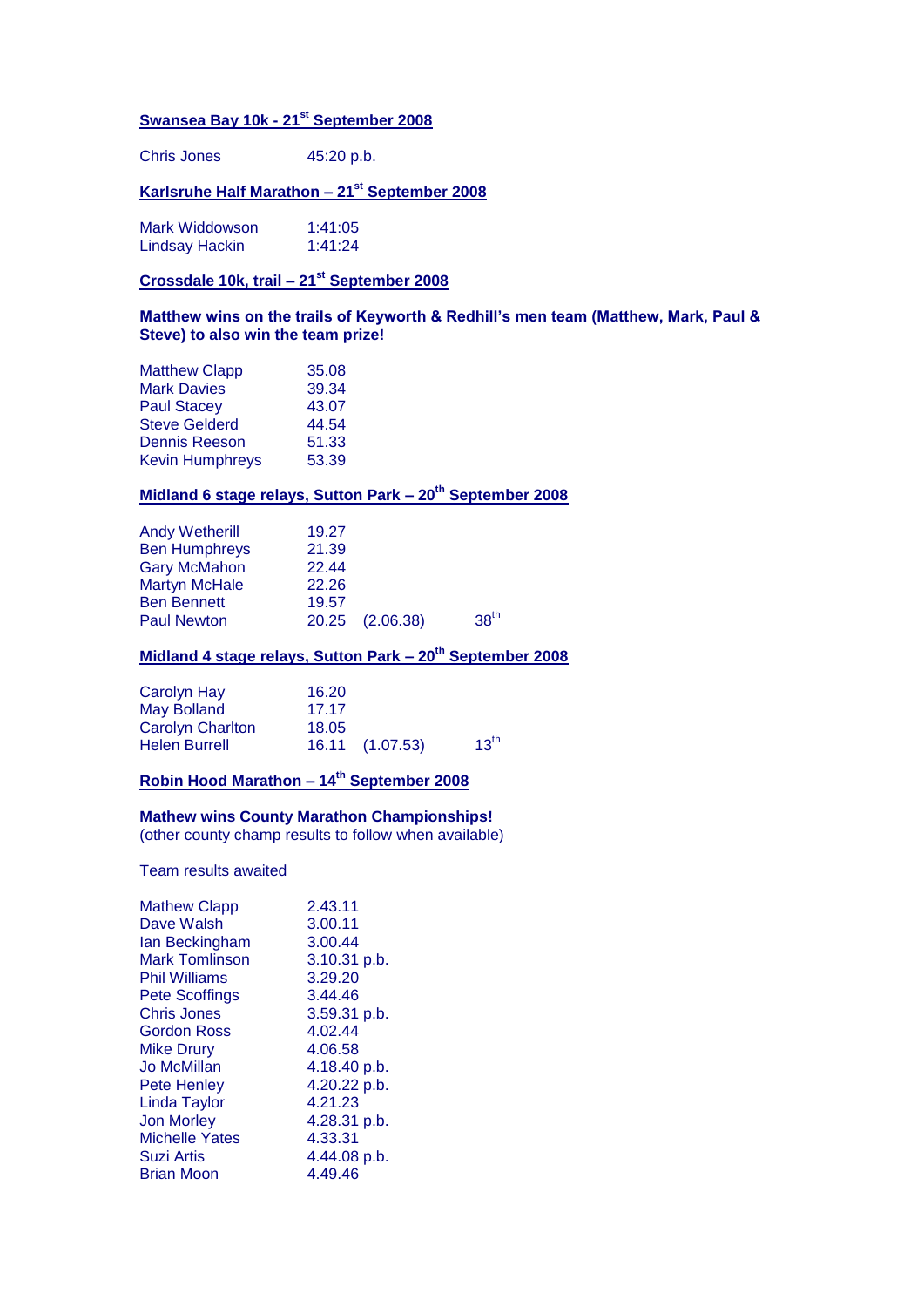Total =  $16$ 

# **Robin Hood ½ Marathon – 14th September 2008**

**Andy is 2nd Vet & 1st M50, Helen is 1st F45, Carolyn is 2nd F35!**

Teams results awaited

| <b>Andy Wetherill</b>     | 1.13.12 ( $2^{nd}$ Vet, 1 <sup>st</sup> M50) |
|---------------------------|----------------------------------------------|
| <b>Lee Stubbs</b>         | 1.16.39                                      |
| <b>Mark Yates</b>         | 1.20.53                                      |
| <b>Carolyn Hay</b>        | 1.23.05 p.b. (2 <sup>nd</sup> F35)           |
| <b>Simon Nash</b>         | 1.23.13                                      |
| <b>Stan Pascoe</b>        | 1.24.13                                      |
| <b>Tom McCulluch</b>      | 1.24.42                                      |
| <b>Helen Burrell</b>      | 1.24.56 $(1^{\text{st}}$ F45)                |
| <b>Mark Davies</b>        | 1.27.27                                      |
| <b>Andy Norton</b>        | 1.27.28                                      |
| <b>James Butler</b>       | 1.27.57                                      |
| <b>Tim Dove</b>           | 1.30.55                                      |
| lan Abbott                | 1.35.46                                      |
| <b>Catherine Charlton</b> | 1.35.50 p.b.                                 |
| <b>Steve Gelderd</b>      | 1.36.21                                      |
| <b>Chris Dwyer</b>        | 1.37.42                                      |
| <b>Tony Lowe</b>          | 1.38.02                                      |
| <b>Carl Davey</b>         | 1.39.52                                      |
| <b>Rob Baker</b>          | 1.41.12                                      |
| <b>Chris Aikman</b>       | 1.41.47                                      |
| <b>Tony Curtis</b>        | 1.43.24                                      |
| <b>Paul Stacey</b>        | 1.44.31 (pacer)                              |
| <b>Dennis Reeson</b>      | 1.47.18                                      |
| <b>Gavin Herbert</b>      | 1.48.05                                      |
| <b>Bev Barnes</b>         | 1.48.15                                      |
| <b>Pat McGovern</b>       | 1.48.22                                      |
| <b>Nigel Daniels</b>      | 1.49.17                                      |
| <b>Andy Philips</b>       | 1.49.47                                      |
| <b>Richard Wheatley</b>   | 1.52.13                                      |
| <b>Tracey Jones</b>       | 1.53.53                                      |
| <b>Prad Verma</b>         | 1.53.57                                      |
| <b>Bob Hickling</b>       | 1.56.16                                      |
| <b>Michelle Flint</b>     | 1.57.14                                      |
| <b>Lyndsey Adkin</b>      | 1.57.54                                      |
| <b>Kate Maltby</b>        | 1.58.23 p.b.                                 |
| <b>Rachel Rarkinson</b>   | 1.58.46 p.b.                                 |
| <b>Holly Edwards</b>      | 1.59.04                                      |
| <b>Jo Raven</b>           | 2.00.32                                      |
| <b>Caroline Thornley</b>  | 2.01.17                                      |
| <b>Rossalyn Keward</b>    | 2.01.41                                      |
| <b>Jean Adkin</b>         | 2.01.56                                      |
| <b>Melissa Eaton</b>      | 2.02.56 p.b.                                 |
| <b>Nicola Dewing</b>      | 2.03.00 p.b.                                 |
| <b>Michelle Newton</b>    | 2.07.21 p.b.                                 |
| Dawn Hall                 | 2.07.46                                      |
| <b>Karen Edge</b>         | 2.11.12                                      |
| <b>Jane Wheatley</b>      | 2.13.27                                      |
| <b>Jennifer Fearon</b>    | 2.16.10                                      |
| <b>Mark Taylor</b>        | 2.20.26                                      |
| <b>Katheryn Walsh</b>     | 2.24.28                                      |
| <b>Cathy Partridge</b>    | 2.24.54 p.b.                                 |
|                           |                                              |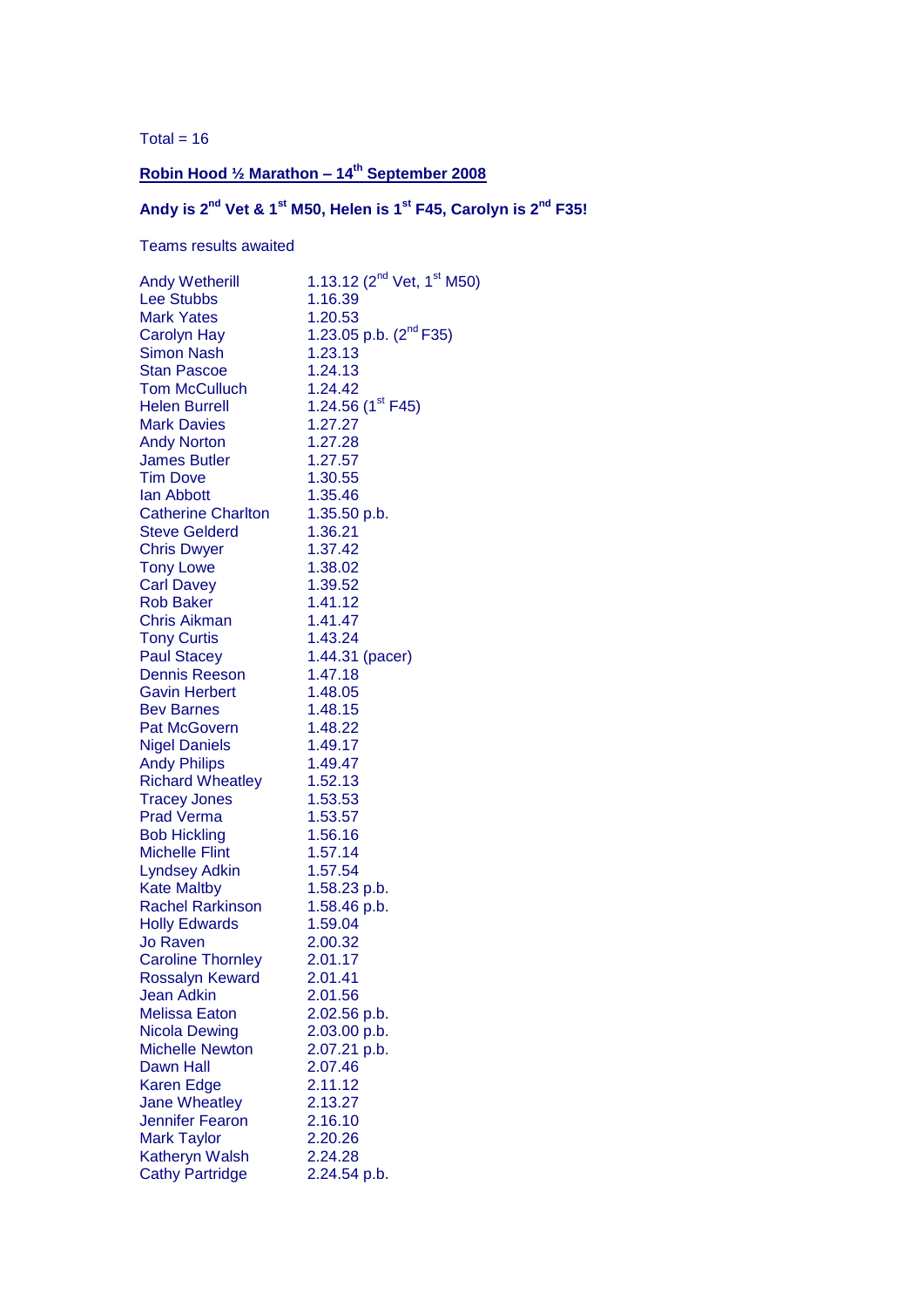| <b>Micheal Majiliamskas</b> | 2.25.52      |
|-----------------------------|--------------|
| <b>Wendy Lawson</b>         | 2.31.39 p.b. |
| <b>Beth Gardner</b>         | 2.31.35 p.b. |
| <b>Barry Davies</b>         | 2.31.59      |
| <b>Dennis O'Neill</b>       | 2.33.35      |

Total =  $55$ 

# **Bala Triathlon – 14th September 2008**

### **On a foggy morning & in a very cold lake in Wales!**

| <b>Pos</b> |                      | Swim<br>1500 <sub>m</sub> | <b>Bike</b><br>40 <sub>k</sub> | Run<br>10k | <b>Total Time</b> |
|------------|----------------------|---------------------------|--------------------------------|------------|-------------------|
| 226        | Paul Ward            | 31.06                     | 68.05                          | 48.26      | 2.27.37           |
| 275        | <b>Elsie Roberts</b> | 34.41                     | 75.59                          | 41.31      | $2.32.11$ p.b.    |
| 358        | Amanda English       | 34.12                     | 75.09                          | 51.04      | 2.40.25           |

# **Derby Triathlon – 14th September 2008**

#### **Andy T wins at Derby!**

| <b>Pos</b> |                     | Swim | <b>Bike</b> | Run   | Total Time |
|------------|---------------------|------|-------------|-------|------------|
|            |                     | 750m | <b>20k</b>  | 5k    |            |
|            | <b>Andy Tarry</b>   | 6.22 | 28.13       | 17.11 | 51.46      |
| 48         | <b>Matt Hemslev</b> | 9.47 | 33.31       | 21.32 | 1.05.04    |

#### **Stockholm ½m- 6th September 2008**

| 50  | <b>Ben Bennett</b>  | 1.14.55 |
|-----|---------------------|---------|
| 418 | <b>Gary McMahon</b> | 1.28.22 |

#### **Mansfield 5k – 5 th September 2008**

| 19.12 |
|-------|
|       |
| 21.21 |
| 21.49 |
| 22.45 |
| 26.06 |
| 27,24 |
| 26.48 |
|       |

# **Baltonsborough 5m, Somerset – 25th August 2008**

Dave Walsh  $31.16 (9<sup>th</sup>)$ 

# **Chesterfield Spire 10m – 31st August 2008**

| <b>Steve Gelderd</b> | 76.22 |
|----------------------|-------|
| Carl Davey           | 78.25 |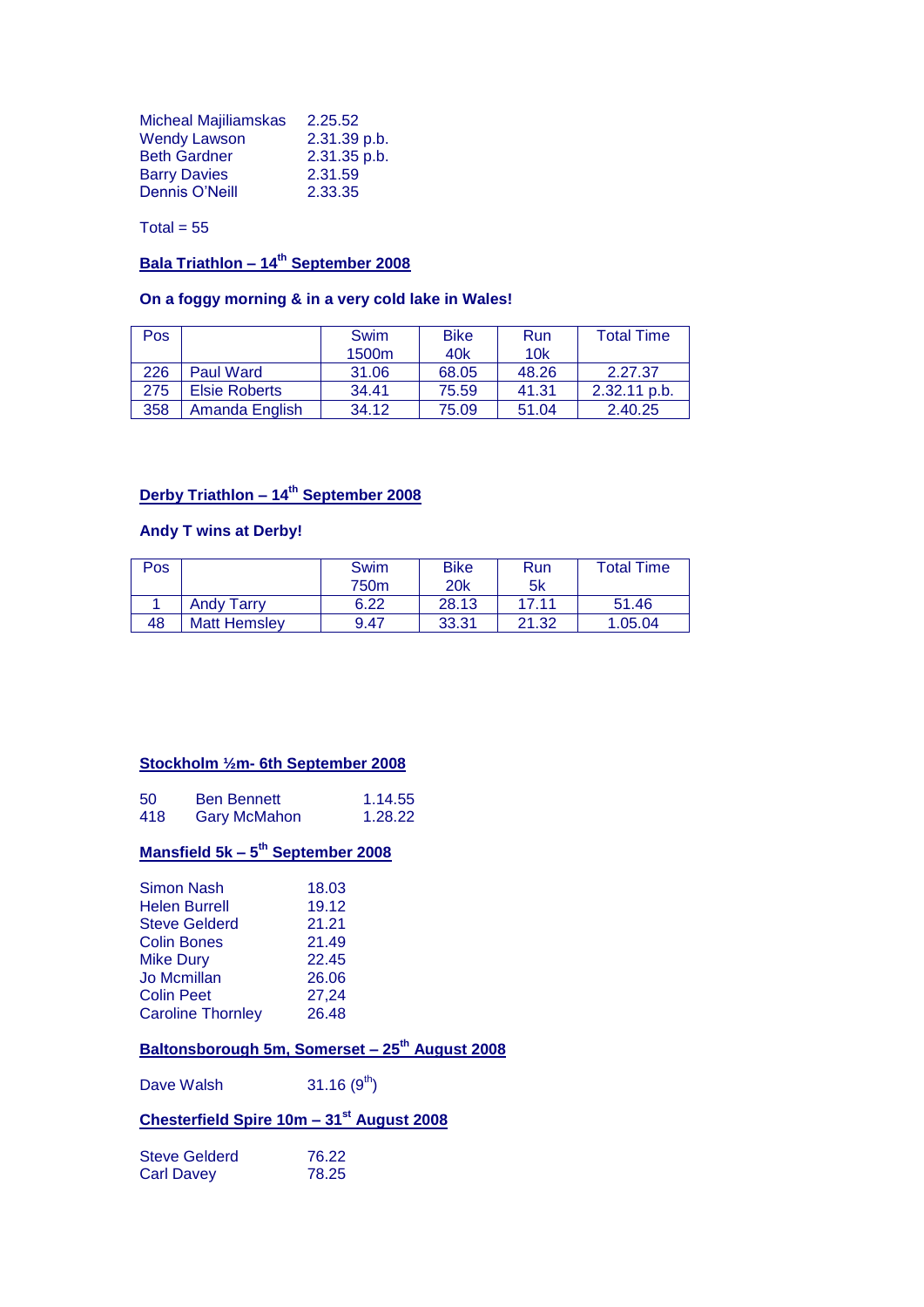Prad Verma 88.35

### **Shipley Double or Quit, 10m – 30th August 2008**

Bev Barnes **nd Lady (1st Lady Vet)** Colin Bones

### **Grimsthorpe Castle 10k – 24th August 2008**

Steve Gelderd 45.12

### **Battle of Sedgemoor 10k – 24th August 2008**

Keith Palmer 45,06

### **Ridgeway Challenge, 85m trail – 23rd August 2008**

Dominic Fletcher 24.24.00

### **Newstead Abbey Dash, 3m – 22nd August 2008**

### **Nicola wins at the Dash, 2nd for Paul & 3rd for Mary & Andy S! Simon is 1st M40!**

| <b>Paul Newton</b>                              | 16.15      | (2 <sup>nd</sup> )    |  |
|-------------------------------------------------|------------|-----------------------|--|
| <b>Andy Stevens</b>                             | 16.16      | (3 <sup>rd</sup> )    |  |
| <b>Simon Nash</b>                               | 16.55      | (1 <sup>st</sup> M40) |  |
| <b>Martyn McHale</b>                            | 17.19      |                       |  |
| Nicola Mabbott                                  | 17.20      | $(1st$ Lady)          |  |
| <b>James Butler</b>                             | 18.01      |                       |  |
| <b>Mary Bolland</b>                             | 19.02      | $(3rd$ Lady)          |  |
| <b>Catherine Charlton</b>                       | 19.36      |                       |  |
| <b>Chris Jones</b>                              | 20.22 p.b. |                       |  |
| <b>Alex Eustace</b>                             | 20.25      |                       |  |
| <b>Tony Lowe</b>                                | 20.52      |                       |  |
| <b>Chris Dwyer</b>                              | 21.24      |                       |  |
| <b>Mike Drury</b>                               | 22.12      |                       |  |
| Dennis Reeson                                   | 22.50      |                       |  |
| <b>Geoff Jackson</b>                            | 23.00      |                       |  |
| <b>Michelle Flint</b>                           | 23.17      |                       |  |
| <b>Brian Moon</b>                               | 23.29      |                       |  |
| Melissa Eaton                                   | 23.32      |                       |  |
| Nicola Dewing                                   | 24.35      |                       |  |
| <b>Caroline Thornley</b>                        | 24.37      |                       |  |
| Swansea Bay 10k - 5 <sup>th</sup> August 2008   |            |                       |  |
| <b>Chris Jones</b>                              | 22.28 p.b. |                       |  |
| Belper Rover 30k - 17 <sup>th</sup> August 2008 |            |                       |  |
| <b>Mary Bolland</b>                             | 2.46.51    |                       |  |
| <b>Tim Wells</b>                                | 2.52.55    |                       |  |

| <b>Tim Wells</b>     | 2.52.55 |
|----------------------|---------|
| <b>Dennis Reeson</b> | 3.05.22 |

# **Race the Train 10k – 16th August 2008**

Steve Gelderd 48.34

### **Nottingham Road Race Series, Teversal, Race 5 – 13th August 2008**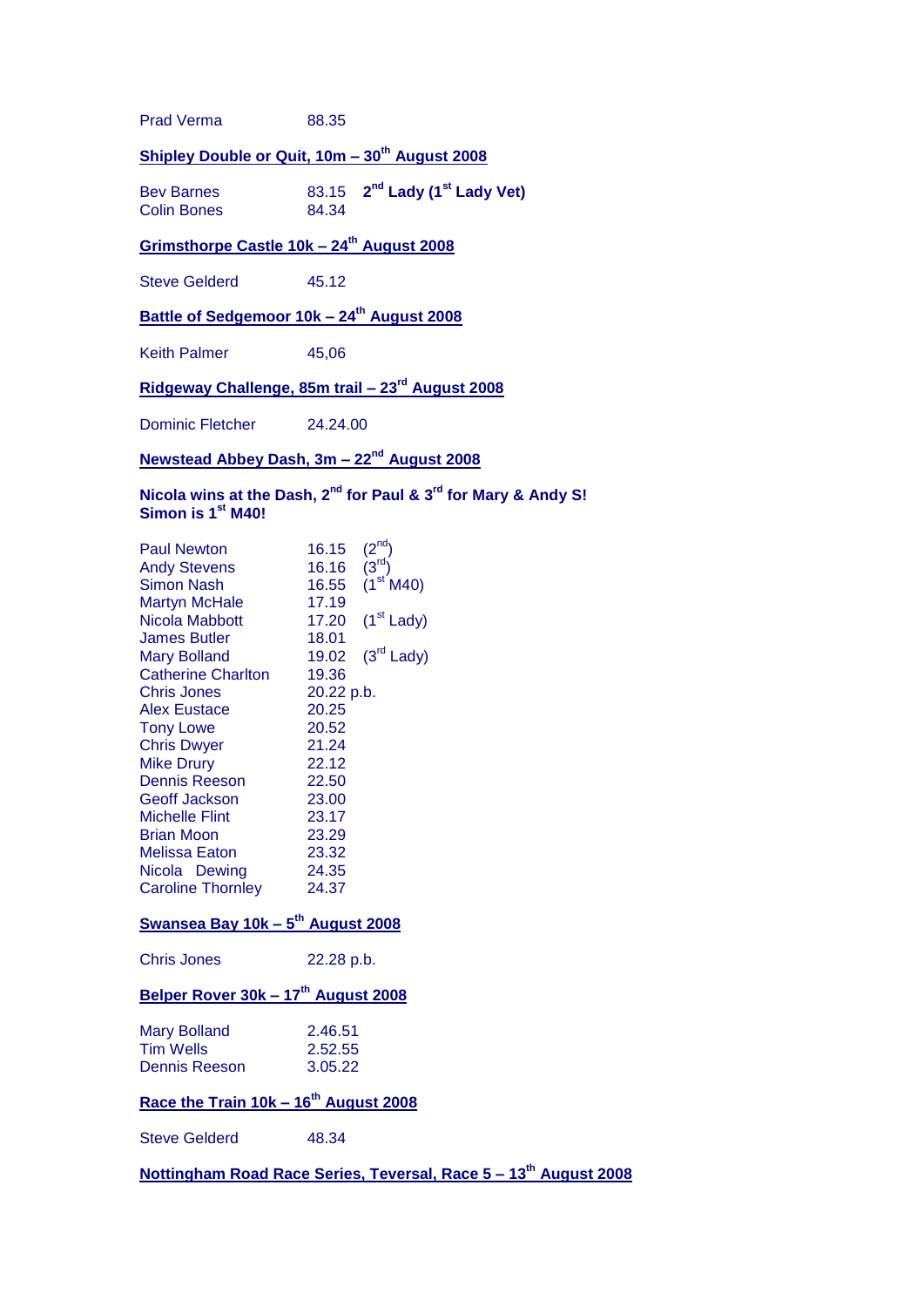**6 GOLDS! – Redhill's finest claimed 6 titles at the Nottinghamshire Road Race Series, individually Andy Tarry made it 5 out of 5 race victories to become series champion & was joined by gold winning performances by Andy Wetherill (M50) & Jim Munro (M60). Redhill also collected a further 3 gold's though the ladies senior team and both the men's senior & vet teams who were also victorious over the 5 race series. Further success was gained through Helen Burrell (senior & F35 silvers), Sharon Smith (Senior & F35 bronzes), Nigel Cobb (M40 bronze) & Stan Pascoe (M50 Bronze). The senior mens "B" team also beat off the opposition to grab impressive senior team silver medals!** 

Ladies

**Helen B is 2nd & Redhill Ladies finish 5 in the top 11 to win on the trails of Teversal!**

**Redhill ladies are crowned Nottinghamshire Road Race Champions! Redhill's Lady Vets also win Series team Silver medals!**

**Individually, Helen B wins Senior Silver & Sharon Smith takes Bronze!** 

### **Age Categories**

**F35 Helen Burrell – Silver, Sharon Smith - Bronze!**

| 2  | Helen Burrell             |       |
|----|---------------------------|-------|
| 5  | <b>Sharon Smith</b>       | (Vet) |
| 6  | Nicola Mabbott            |       |
| 9  | Mary Bolland              |       |
| 11 | <b>Catherine Charlton</b> |       |
| 18 | Elsie Roberts             |       |
| 45 | Amanda Lowton             |       |
| 47 | <b>Bev Barnes</b>         | (Vet) |
| 68 | Michelle Flint            | (Vet) |
| 88 | Kate Maltby               |       |
| 89 | Paula Argyle              |       |
| 94 | <b>Lisa Hopewell</b>      |       |
| 96 | <b>Karen Edge</b>         |       |
|    |                           |       |

Total Ladies  $= 13$ 

Men

**Andy T wins to make it a perfect "5 out of 5" & Lee is 2nd in the men's race!**

**Redhill Senior Men win race 5 to retain their Nottinghamshire Road Race title! Redhill's Senior "B" team beat off the challenge from Notts AC, Long Eaton & Worksop to win unprecedented series team Silver medals! Redhill's Vets also win Nottinghamshire Road Race title!**

**Individually, Andy Tarry is overall Series Champion & Lee Stubbs takes Silver!**

**Age Categories M40 – Nigel Cobb - Bronze M50 – Andy W – Gold, Stan Pascoe - Bronze M60 – Jim Munro - Gold**

- 1 Andy Tarry
- 2 Lee Stubbs
- 5 Andy Wetherill
- 15 Paul Newton
- 18 Nigel Cobb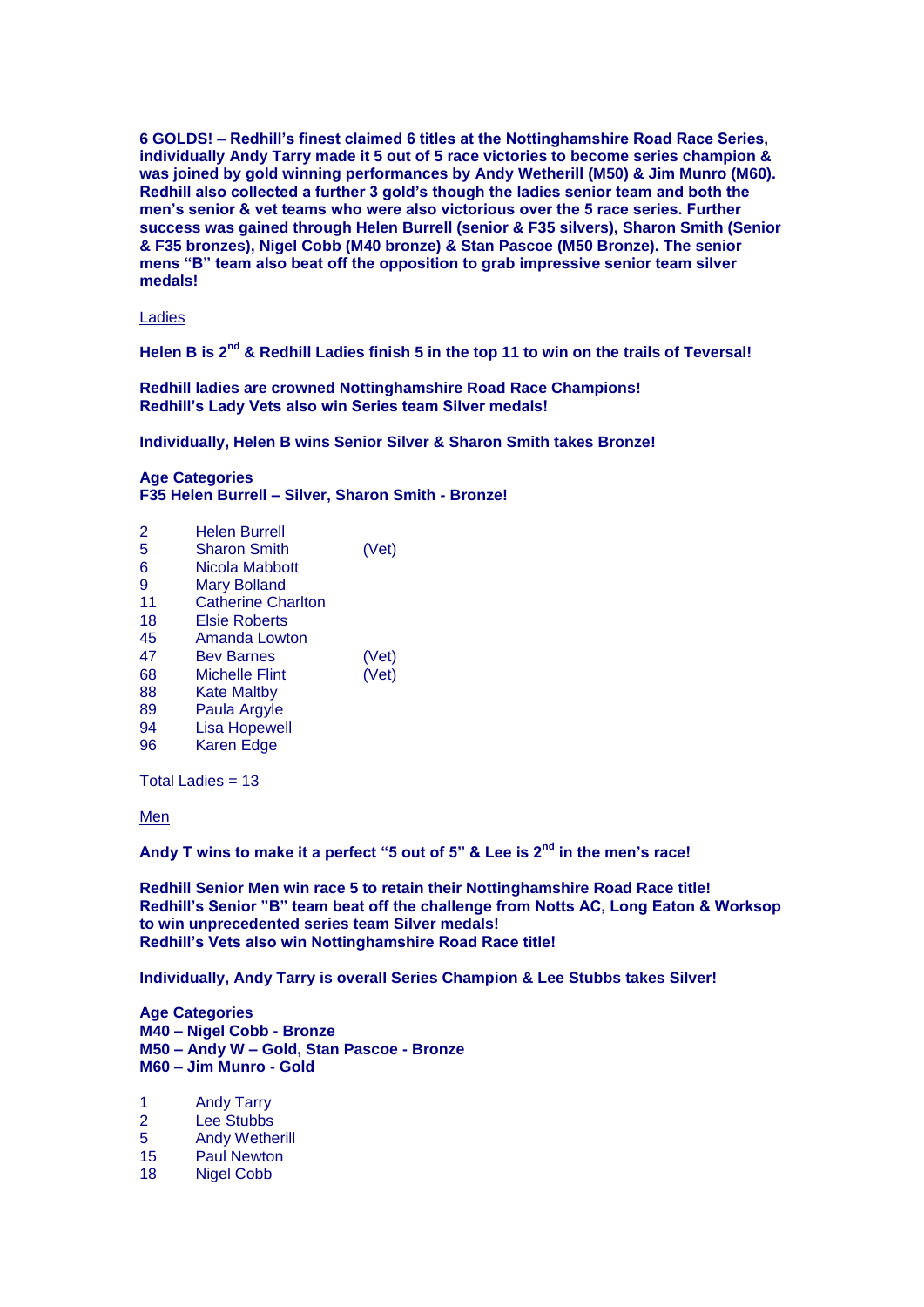| 19  | <b>Matt Stratford</b>   |
|-----|-------------------------|
| 22  | <b>Clive Greyson</b>    |
| 25  | <b>Simon Nash</b>       |
| 31  | <b>Tom McCulloch</b>    |
| 38  | <b>Martyn McHale</b>    |
| 39  | <b>Stan Pascoe</b>      |
| 45  | <b>Mark Davies</b>      |
| 47  | <b>Kevin Brown</b>      |
| 51  | <b>Marl Tomlinson</b>   |
| 54  | Dave Walsh              |
| 65  | Jim Muro                |
| 75  | Mark Attenborough       |
| 78  | <b>James Butler</b>     |
| 82  | <b>Matt Hemsey</b>      |
| 104 | <b>Paul Stacey</b>      |
| 120 | <b>Tony Lowe</b>        |
| 122 | <b>Tim Wells</b>        |
| 125 | <b>Tim Dove</b>         |
| 146 | <b>Colin Bones</b>      |
| 148 | <b>Chris Jones</b>      |
| 149 | <b>Keith Palmer</b>     |
| 150 | <b>Andy Phillips</b>    |
| 158 | <b>Chris Middleton</b>  |
| 164 | <b>Richard Wheatley</b> |
| 168 | Geoff Jackson           |
| 177 | <b>Nigel Daniels</b>    |
| 189 | <b>Arthur Hancock</b>   |
| 191 | <b>Prad Verma</b>       |
| 193 | <b>Dennis Reeson</b>    |
| 196 | Mike Monks              |
| 197 | <b>Jon Morely</b>       |
| 201 | <b>Brian Moon</b>       |
| 206 | <b>Phil Hopewell</b>    |
|     |                         |

Total men  $= 38$ 

 $Total = 51$ 

# **Newark ½ marathon – 10th August 2008**

# **Carolyn is the East Midlands inaugural ½ marathon Champion!**

| <b>Andy Stevens</b>       | 1.20.10                                                        |
|---------------------------|----------------------------------------------------------------|
| <b>Andy Norton</b>        | 1.23.09                                                        |
| Dave Walsh                | 1.25.24                                                        |
| <b>Carolyn Hay</b>        | 1.26.42 ( $1st$ East Midlands $\frac{1}{2}$ marathon Champion) |
| <b>Mark Tomlinson</b>     | 1.26.45                                                        |
| <b>Matt Hemsley</b>       | 1.27.25                                                        |
| <b>Pete Gillespie</b>     | 1.30.03                                                        |
| <b>Tim Dove</b>           | 1.31.56                                                        |
| <b>Mark Davies</b>        | 1.32.42                                                        |
| <b>Elsie Roberts</b>      | 1.36.01                                                        |
| <b>Catherine Charlton</b> | 1.36.58                                                        |
| Mark Attenborough         | 1.38.40                                                        |
| <b>Mark Anslow</b>        | 1.38.47                                                        |
| Mark Widdowson            | 1.41.59                                                        |
| <b>Paul Theed</b>         | 1.47.10                                                        |
| <b>Mike Drury</b>         | 1.50.33                                                        |
| <b>Nigel Daniels</b>      | 1.50.53                                                        |
| <b>Bev Barnes</b>         | 1.53.47                                                        |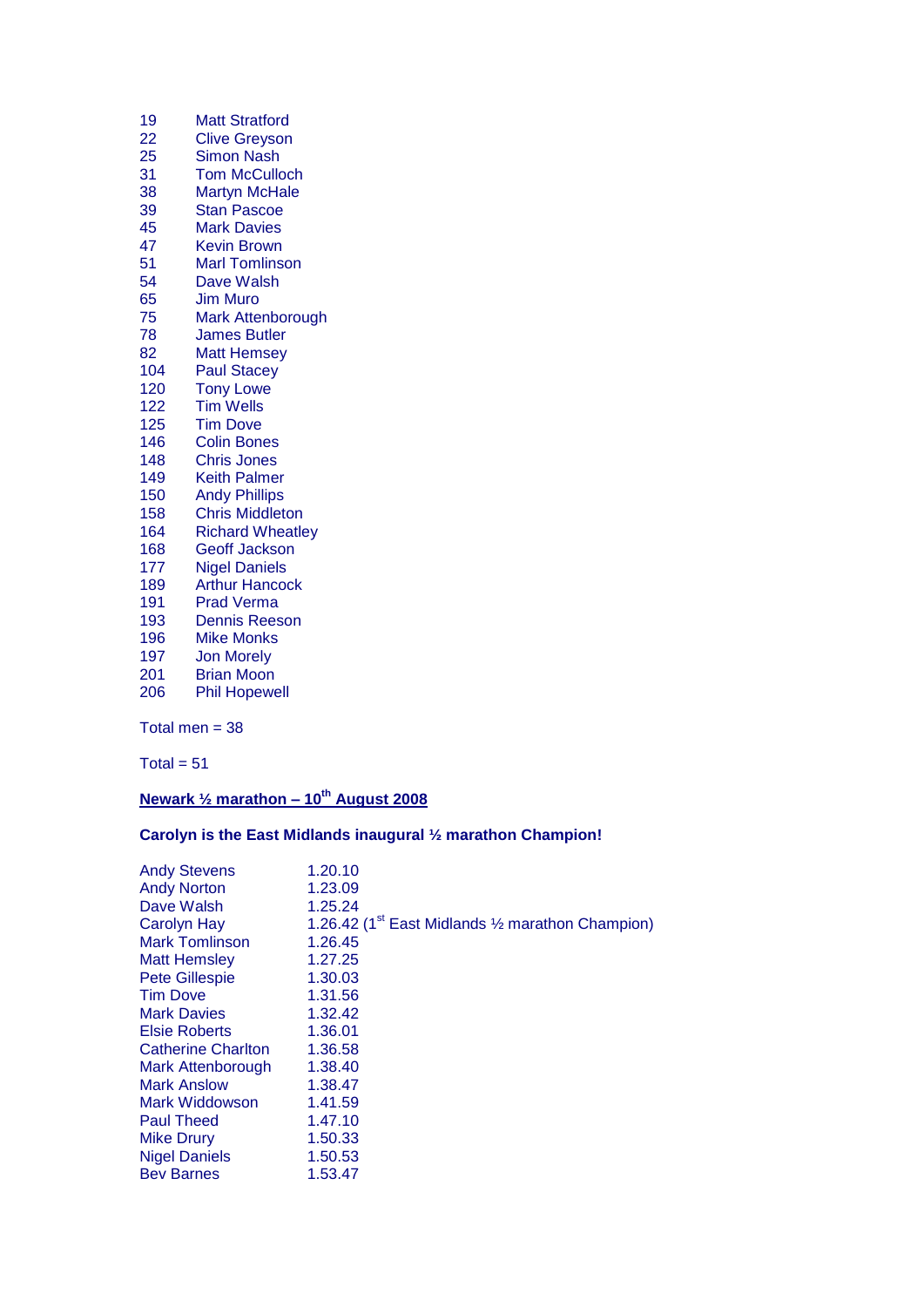| <b>Chris Jones</b>   | 1.54.01 |
|----------------------|---------|
| <b>Dave Onion</b>    | 1.55.53 |
| <b>Dennis Reeson</b> | 1.55.56 |
| <b>Brian Moon</b>    | 2.04.03 |
| Pete Speakman        | 2.10.43 |
| <b>Colin Peet</b>    | 2.27.09 |
| <b>Cathryn Walsh</b> | 2.31.11 |

#### **Jagermeister 10k – 8 th August 2008**

# **Mark is 3rd Vet at the Jag!**

| 36.21 (3 <sup>rd</sup> M40) |
|-----------------------------|
| 38.07                       |
| 38.32                       |
| 41.58                       |
| 42.24                       |
| 44.27                       |
| 44.55                       |
| 45.18                       |
| 47.58                       |
| 49.47                       |
|                             |

#### **Lancaster Wagon & Horses 10m – 3 rd August 2008**

Mark Davies 65.30

#### **European Masters Track & Field Championships, Slovenia – July 08**

M60 1500m

Jim Munro 5.21

#### **Nottingham Triathlon – 3 rd August 2008**

| Pos |                        | <b>Swim</b><br>750m | <b>Bike</b><br><b>20k</b> | Run<br>5k | <b>Total Time</b> |
|-----|------------------------|---------------------|---------------------------|-----------|-------------------|
| 105 | <b>Paul Ward</b>       | 12.32               | 33.34                     | 25.46     | 1.11.53           |
| 179 | <b>Kevin Humphreys</b> | 15.24               | 35.08                     | 28.07     | 1.18.41           |

# **Tim Wealthall 5k – 26th July 2008**

| Rob Keal             | 16.02        |
|----------------------|--------------|
| <b>Callum Cullen</b> | 16.09 (Owls) |

# **Heckington 10m – 26th July 2008**

| 74.47 |
|-------|
| 83.46 |
| 84.47 |
| 86.02 |
|       |

**Sherwood Pines 10k – 20th July 2008**

**Helen wins on the Forest trails!**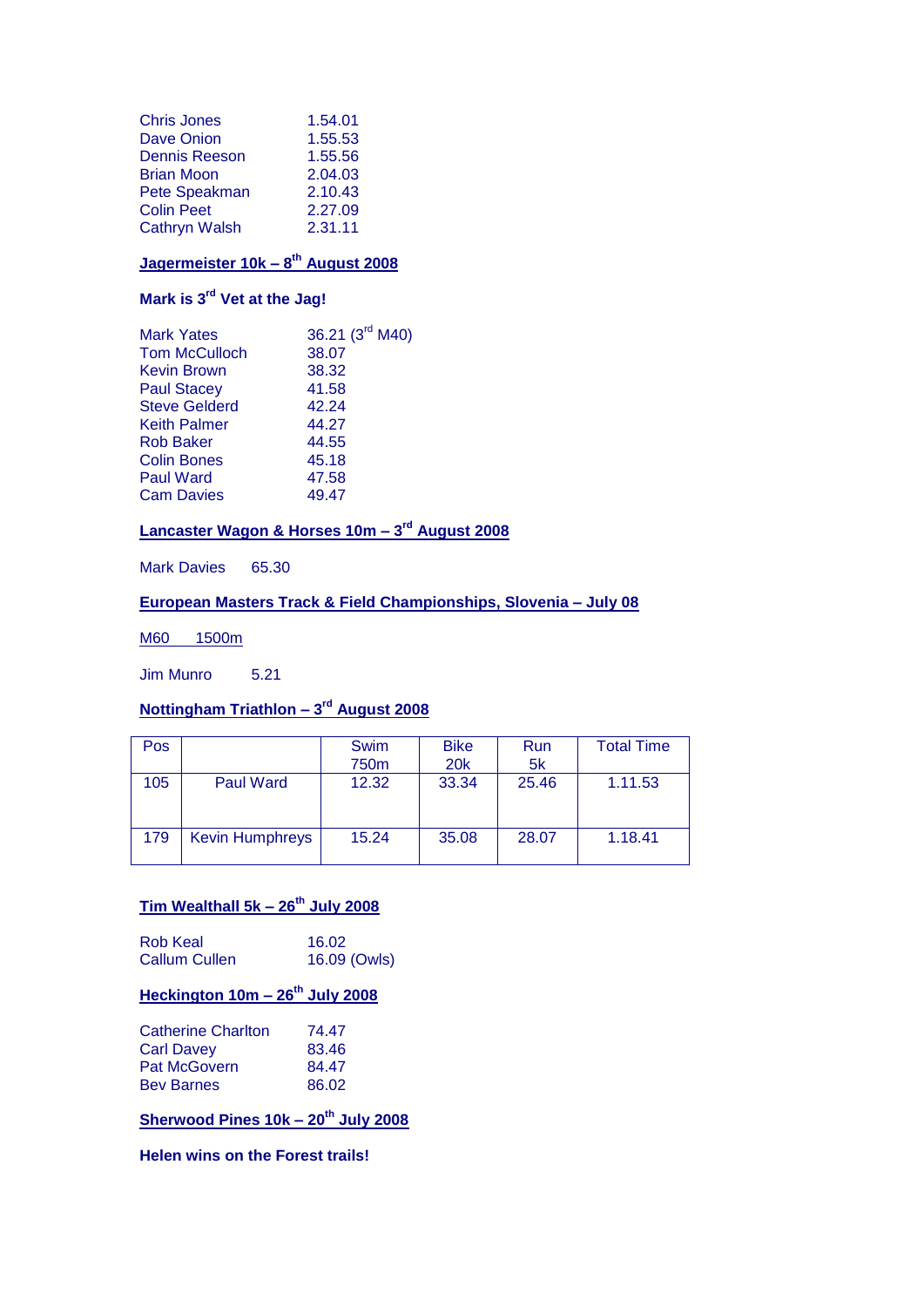| <b>Helen Burrell</b> | 39.26 (1 <sup>st</sup> Lady) |
|----------------------|------------------------------|
| Everton Aikman       | 43.48                        |
| Dennis Reeson        | 50.09                        |
| <b>Colin Peet</b>    | 56.46                        |
| Dave Musgrove        | 74.25                        |

# **Heanor 5m – 25th July 2008**

| <b>Steve Gelderd</b> | 35.41 |
|----------------------|-------|
| Dennis Reeson        | 40.47 |
| <b>Mike Drury</b>    | 41.54 |
| <b>Cam Davies</b>    | 43.36 |
| <b>Colin Peet</b>    | 48.37 |

# **Lincoln triathlon – 20th July 2008**

### **Andy wins at Lincoln!**

| Pos |                   | Swim<br>400 <sub>m</sub> | <b>Bike</b><br>24k | Run<br>5k | <b>Total Time</b> |
|-----|-------------------|--------------------------|--------------------|-----------|-------------------|
|     | <b>Andy Tarry</b> | 5.52                     | 36.21              | 13.26     | 55.41             |

# **Milton Kenyes triathlon – 20th July 2008**

### **P.B. for Elsie at the "Big Cow" (Milton Keynes)!**

|                      | Swim<br>1500m | <b>Bike</b><br>25m | Run<br>10k | <b>Total Time</b> |
|----------------------|---------------|--------------------|------------|-------------------|
| <b>Elsie Roberts</b> | 27.28         | 1.28.52            | 41.40      | 2.38.01           |

# **Notts 5m – 18th July 2008**

| <b>Callum Cullen</b>                  | 26.27 (Owls)                |
|---------------------------------------|-----------------------------|
| <b>Matthew Clapp</b>                  | 27.47                       |
| <b>Andy Norton</b>                    | 28.40                       |
| <b>Mark Yates</b>                     | 28.46                       |
| Simon Nash                            | 29.49                       |
| <b>Mark Anslow</b>                    | 30.48                       |
| <b>Jim Munro</b>                      | 31.08 (1 <sup>st</sup> M60) |
| <b>Mark Attenborough</b>              | 31.13                       |
| <b>Paul Stacey</b>                    | 33.30                       |
| <b>Nigel Daniels</b>                  | 39.20                       |
| <b>Cam Davies</b>                     | 41.32                       |
| Michelle Butler                       | 41.37                       |
| Brian Moon                            | 42.06                       |
| Dennis O'Neill                        | 42.39                       |
| Sherwood 10m TT - $16^{TH}$ July 2008 |                             |
|                                       |                             |
| Mike Hankin                           | 24:06                       |
| lan Hales                             | 25:40                       |
| <b>Matt Hemsley</b>                   | 25:49                       |
|                                       |                             |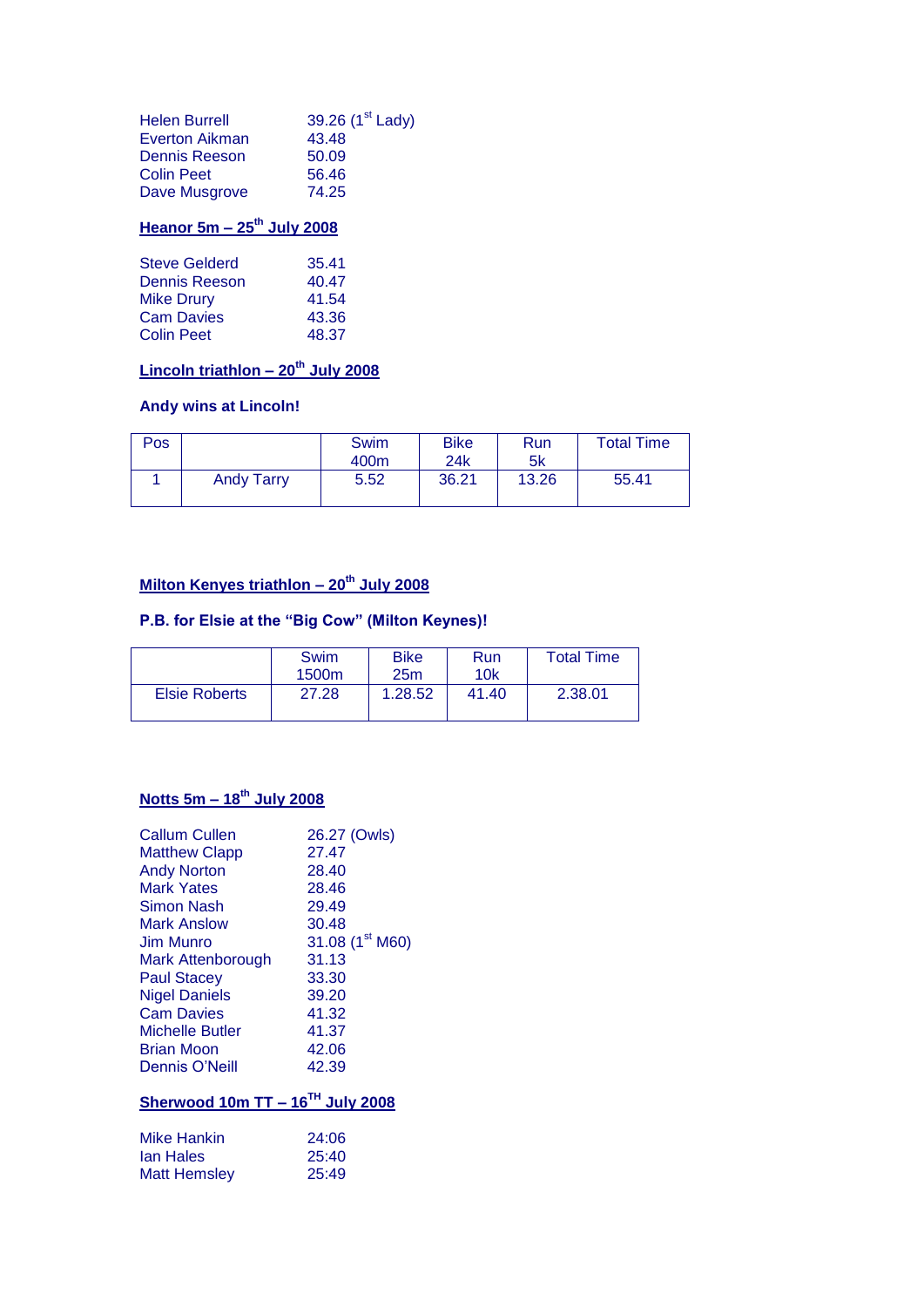| <b>Paul Ward</b>     | 26:48. |
|----------------------|--------|
| <b>Cameron Davis</b> | 28:42  |
| Liz Green-Davis      | 30:18  |

# **Notfast 10k – 13th July 2008**

**Carolyn wins Ladies race, Ann is 2nd Lady Vet & Andy Stevens is 3rd M40 at Newark!** 

| <b>Lee Stubbs</b>                       | 34.02 |                            |
|-----------------------------------------|-------|----------------------------|
|                                         | 36.02 | $(3^{\text{rd}} M40)$      |
| <b>Andy Stevens</b>                     | 36.58 |                            |
| <b>Andy Norton</b><br><b>Simon Nash</b> |       |                            |
|                                         | 37.52 |                            |
| Dave Walsh                              | 38.29 |                            |
| <b>Carolyn Hay</b>                      | 38.43 | $(1st$ Lady)               |
| <b>Mark Tomlinson</b>                   | 39.44 |                            |
| <b>Matt Hemsley</b>                     | 39.55 |                            |
| <b>Mark Davies</b>                      | 39.59 |                            |
| <b>Jim Munro</b>                        | 40.25 | $(2^{nd}$ M60)             |
| <b>Paul Stacey</b>                      | 42.15 |                            |
| Ann Ford                                | 42.23 | (2 <sup>nd</sup> Lady Vet) |
| <b>Catherine Charlton</b>               | 43.23 |                            |
| <b>Carl Davey</b>                       | 45.15 |                            |
| <b>Mike Drury</b>                       | 46.23 |                            |
| <b>Chris Jones</b>                      | 47.50 |                            |
| <b>Bev Barnes</b>                       | 48.30 |                            |
| <b>Arthur Hancock</b>                   | 50.52 |                            |
| <b>Dennis Reeson</b>                    | 51.20 |                            |
| <b>Mike Monks</b>                       | 51.22 |                            |
| <b>Michelle Flint</b>                   | 51.32 |                            |
| <b>Cam Davies</b>                       | 52.49 |                            |
| <b>Gill Salmon</b>                      | 55.46 |                            |
| Amanda English                          | 56.11 |                            |
| Paula Argyle                            | 56.20 |                            |
| <b>Caroline Thornley</b>                | 56.22 |                            |
| <b>Kate Maltby</b>                      | 57.40 |                            |
| <b>Colin Peet</b>                       | 58.17 |                            |
| <b>Kathryn Walsh</b>                    | 66.08 |                            |
|                                         |       |                            |

#### **Wakefield Triathlon – 6 th July 2008**

#### **Andy T Wins Wakefield & National Age Group title at Hilly Wakefield!**

| Pos |                   | <b>Swim</b><br>1500m |      | <b>Bike</b><br>25m | エっ   | Run<br>10k | <b>Total Time</b> |
|-----|-------------------|----------------------|------|--------------------|------|------------|-------------------|
|     | <b>Andy Tarry</b> | 19.29                | 1.28 | .04.57             | 1.04 | 34.32      | 2.01.30           |

# **Ironman Switzerland – 13th July 2008**

### **Stunning performance by Amy in Swtizerland, congratulations from all at the club!**

| Pos |           | Swim             | ᅮ    | <b>Bike</b> | то   | Run     | <b>Total Time</b> |
|-----|-----------|------------------|------|-------------|------|---------|-------------------|
|     |           | 2.4 <sub>m</sub> |      | 112m        |      | 26.2m   |                   |
| 558 | Amy Smith | 58.29            | 4.46 | 5.38.17     | 5.16 | 4.05.14 | 10.52.02          |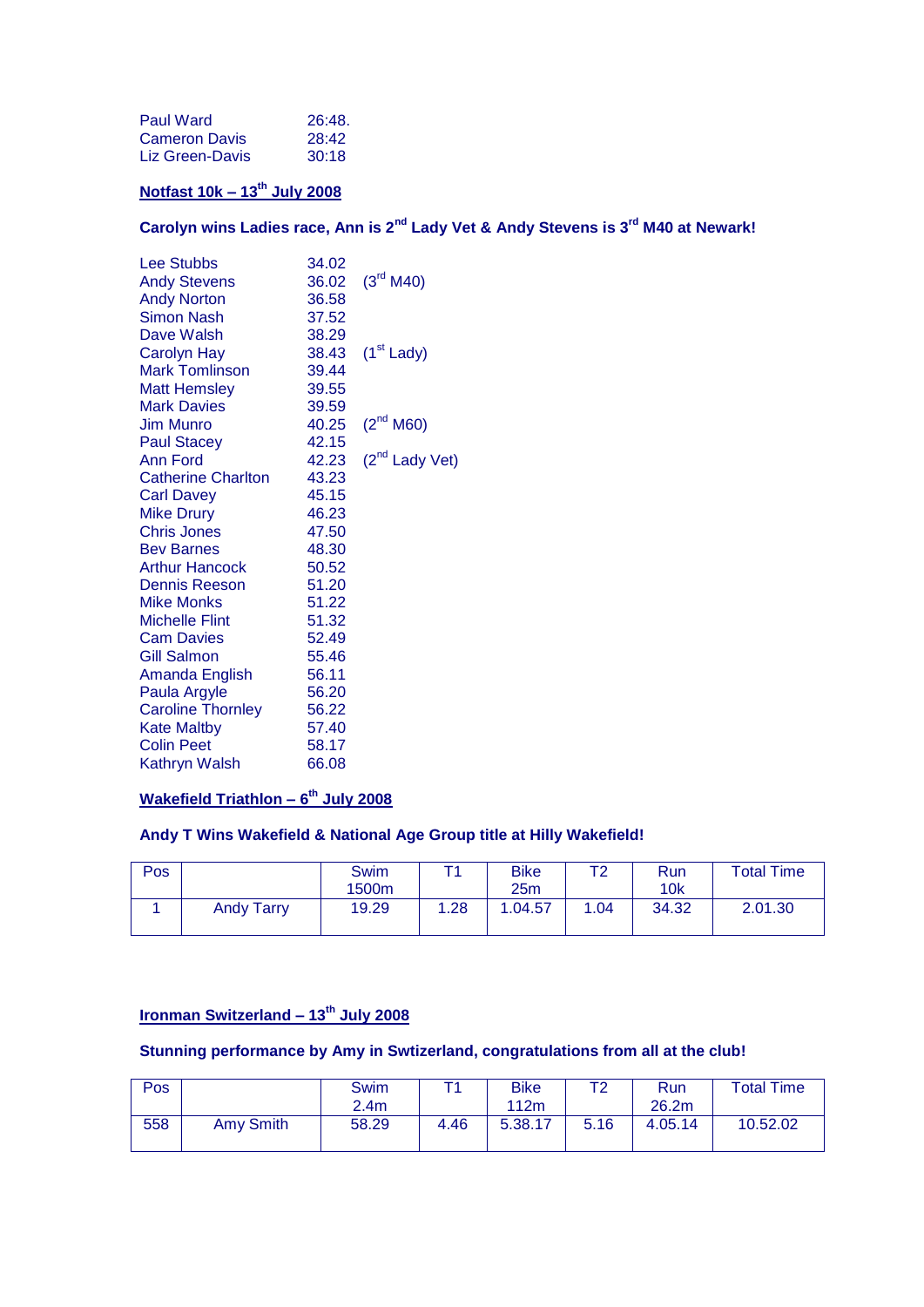# **Hardwick Hall 6m – 10th July 2008**

#### **Not a flat metre on this course for anyone that wishes to do it!**

| <b>Clive Greyson</b> | 38:24 - 5th overall and 3rd Vet. |
|----------------------|----------------------------------|
| Dennis Reeson        | 50.55                            |
| Mike Monks           | 51.05                            |

#### **Notts Road Race series, race 4 Worksop, 5m – 9 th July 2008**

#### **Redhill ladies win road race 4 to extend their series lead! Nicola is 2nd & Helen 3rd on the night!**

| 2<br>3 | Nicola Mabbott<br>Helen Burrell |       |
|--------|---------------------------------|-------|
| 4      | <b>Sharon Smith</b>             | (Vet) |
| 9      | <b>Mary Bolland</b>             |       |
| 14     | <b>Catherine Charlton</b>       |       |
| 20     | <b>Elsie Roberts</b>            |       |
| 29     | Amanda Lowton                   |       |
| 31     | <b>Bev Barnes</b>               | (Vet) |
| 48     | <b>Joanne Flewitt</b>           | (Vet) |
| 56     | Emma Futcher                    |       |
| 59     | <b>Michelle Flint</b>           |       |
| 65     | <b>Jane Wheatley</b>            |       |
| 70     | <b>Rachel Grant</b>             |       |
| 74     | <b>Lindsey Adkin</b>            |       |
| 75     | <b>Justine Moore</b>            |       |
| 77     | Jo Raven                        |       |
| 79     | <b>Suzi Artis</b>               |       |
| 80     | <b>Caroline Thornley</b>        |       |
| 87     | Kate Maltby                     |       |
| 93     | Jean Adkin                      |       |
| 95     | Paula Argyle                    |       |
| 96     | <b>Michelle Newton</b>          |       |

Ladies  $= 22$ 

#### **Andy T wins at Clumber! Redhill's men also win in style!**

| <b>Andy Tarry</b>     |       |
|-----------------------|-------|
| <b>Lee Stubbs</b>     |       |
| <b>Andy Wetherill</b> |       |
| <b>Ben Bennett</b>    |       |
| <b>Matt Stratford</b> |       |
| <b>Ben Humphreys</b>  |       |
| <b>Paul Newton</b>    |       |
| <b>Nigel Cobb</b>     |       |
| <b>Clive Greyson</b>  |       |
| Simon Nash            |       |
| <b>Stan Pascoe</b>    |       |
| <b>Tom McCulloch</b>  | (Vet) |
| Martyn McHale         | (Vet) |
|                       |       |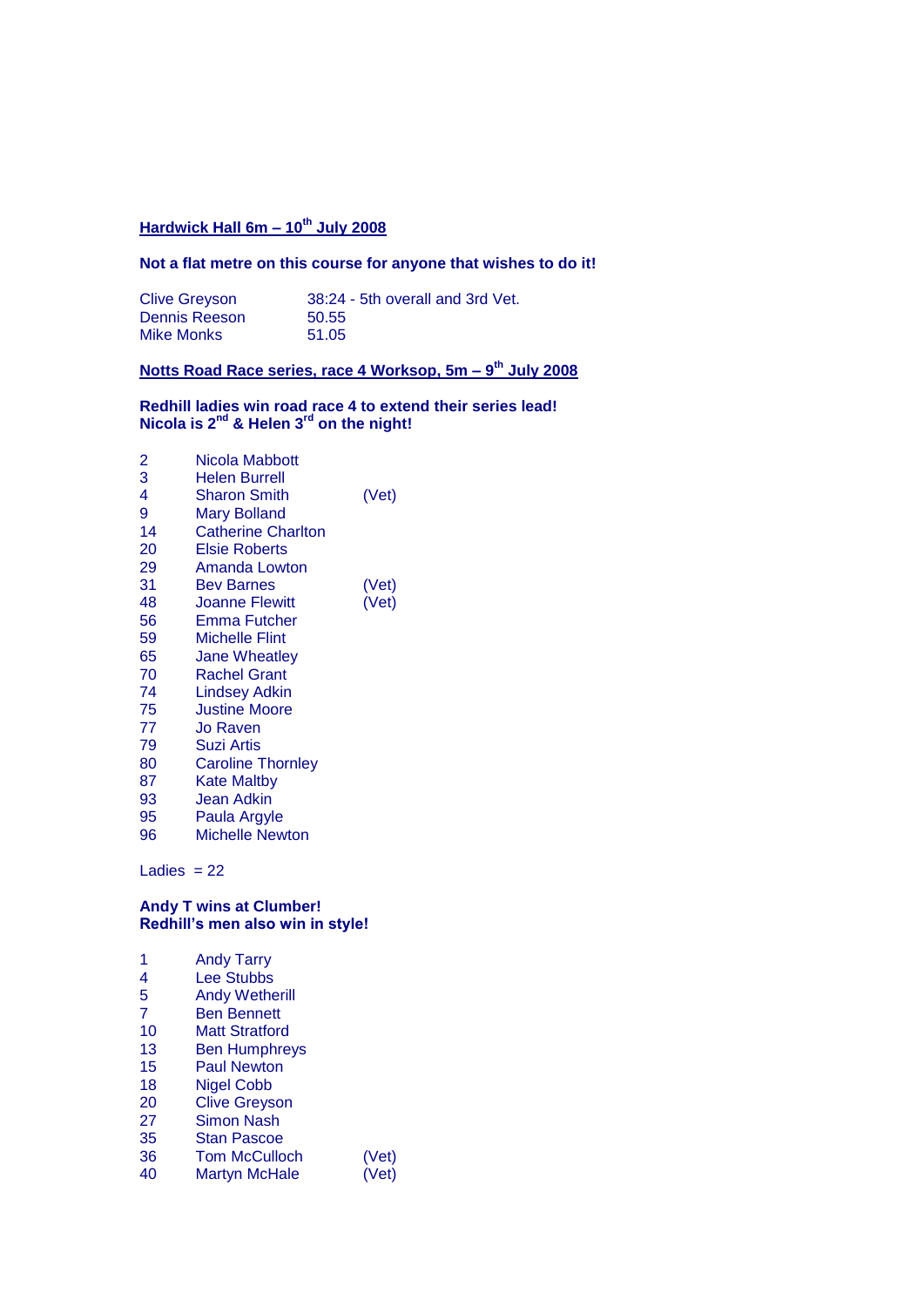| 43           | <b>Gary McMahon</b>     | (Vet) |
|--------------|-------------------------|-------|
| 46           | <b>Kevin Brown</b>      |       |
| 53           | <b>Mark Tomlinson</b>   | (Vet) |
| 57           | <b>Mark Davies</b>      |       |
| 58           | Mark Attenborough       |       |
| 59           | <b>James Butler</b>     |       |
| 60           | Dave Walsh              |       |
| 68           | <b>Matt Hemsley</b>     |       |
| 70           | <b>Jim Munro</b>        |       |
| 78           | Daz Teager              |       |
| 97           | <b>Tim Dove</b>         |       |
| 99           | <b>Paul Stacey</b>      |       |
| 103          | <b>Tim Wells</b>        |       |
| 108          | <b>Steve Gelderd</b>    |       |
| 123          | <b>Colin Bones</b>      |       |
| 124          | Mark Widdowson          |       |
| 126          | <b>Chris Drwyer</b>     |       |
| 127          | <b>Richard Wheatley</b> |       |
| 130          | <b>Bob Hayes</b>        |       |
| 135          | <b>Mike Drury</b>       |       |
| 136          | <b>Carl Davey</b>       |       |
| 139          | <b>Keith Palmer</b>     |       |
| 144          | <b>Pete Scoffings</b>   |       |
| 145          | <b>Chris Middleton</b>  |       |
| 146          | <b>Tim Cunnington</b>   |       |
| 148          | <b>Neil Adkin</b>       |       |
| 150          | <b>Andy Phillips</b>    |       |
| 157          | <b>Chris Jones</b>      |       |
| 166          | <b>Nigel Daniels</b>    |       |
| 169          | <b>Steven Pot</b>       |       |
| 172          | <b>Authur Hancock</b>   |       |
| 181          | <b>Mike Monks</b>       |       |
| 182          | <b>Dennis Reeson</b>    |       |
| 188          | <b>Prad Verma</b>       |       |
| 190          | <b>Cam Davies</b>       |       |
| 191          | <b>Brian Moon</b>       |       |
| 195          | <b>Colin Peet</b>       |       |
| 198          | <b>Barry Davies</b>     |       |
| Men = 51     |                         |       |
| Total = $73$ |                         |       |
|              |                         |       |

### **Mansfield ½ marathon – 6 th July 2008**

| 1.27.59 |
|---------|
| 1.28.00 |
| 1.36.14 |
| 1.37.18 |
| 1.37.46 |
| 1.37.53 |
| 1.38.08 |
| 1.38.57 |
| 1.39.49 |
| 1.41.00 |
| 1.50.02 |
| 1.50.06 |
| 1.50.51 |
| 1.52.22 |
| 1.56.37 |
|         |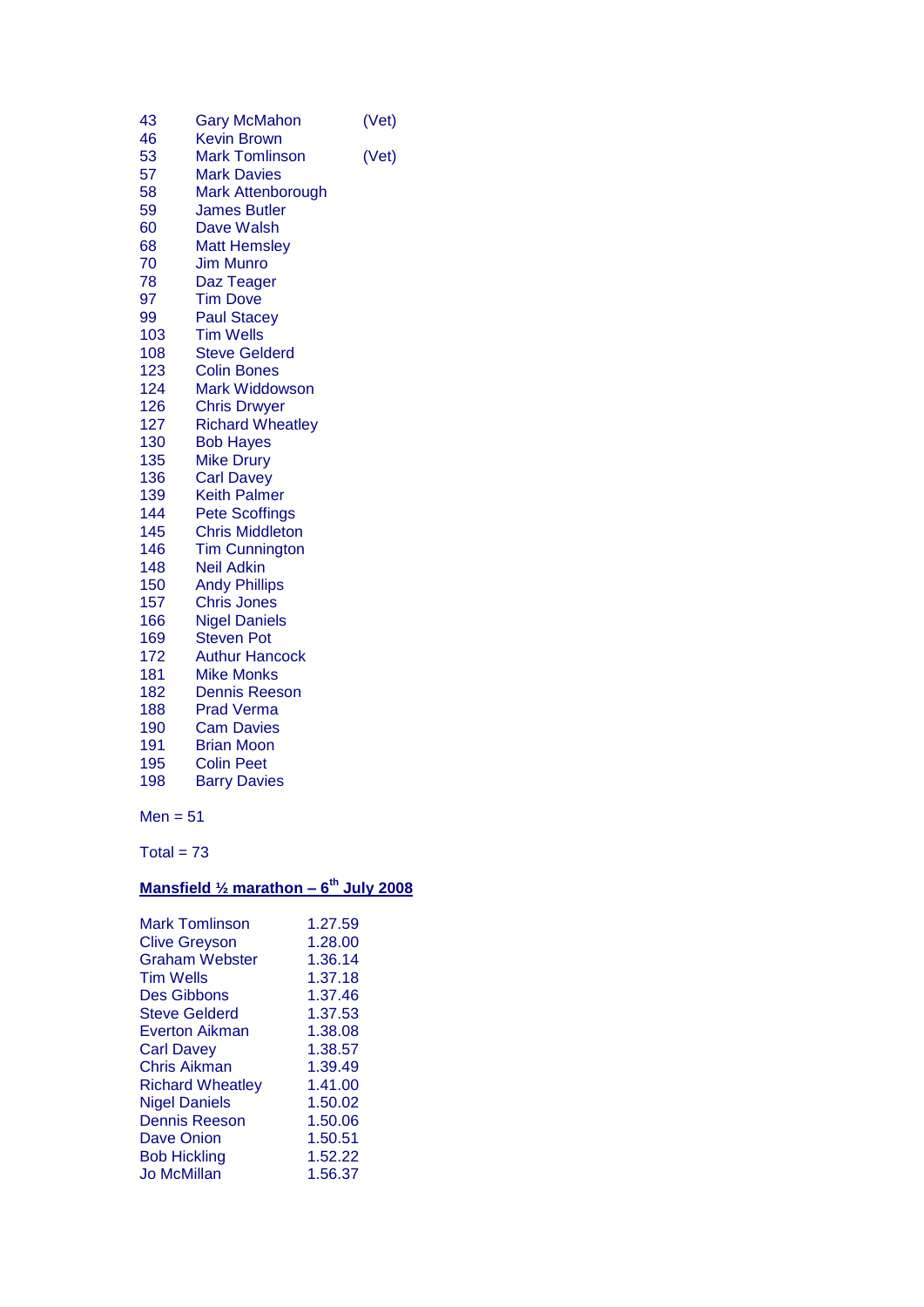Jane Wheatley 1.58.01 Brian Moon 2.08.50

**British Masters 10k Championships – 29th June 2008**

**Further to the previous results it is now confirmed that the men have been crowned Midland Vets 10k team Champions & have also won British Masters Team Silver!**

#### **British Masters Track & Field Championships – 5 th – 6 th July 2008**

#### **Double British Masters Golds for Andy W!**

1500m

Andy Wetherill 4.30 (M50 Gold)

5k

Andy Wetherill 16.14 (M50 Gold)

**3 Peaks Yacht Race 28th June – 1 st July 2008**

#### **Sailing up the West Coast of Great Britain and running up and back down the 3 peaks is one serious challenge!**

Ian Beckingham and Dave Walsh (Team Indian Summer)

8th position in 74 hours 22 minutes (9th fastest time in the race's 20-some year history)

Snowdon (25 miles run, night-time): 4h 21 min (2nd)

Scar Fell (34 miles cycle, 18 miles run): 10h 30 min (8<sup>th</sup>, navigation problems, wandering around the summit of Scar Fell in the middle of the night in thick fog and rain)

Ben Nevis (17 miles run, daytime): 3h 50 min (2nd)

Mountain aggregate: 18h, 41 min (5th)

#### **Osmotherley, 33m, Fell – 5 th July 2008**

Dominic Fletcher 6 hrs 52 mins

#### **Sherwood 10m TT – 7 TH July 2008**

| <b>Mike Hankin</b>     | 24:37 |
|------------------------|-------|
| <b>Matt Hemsley</b>    | 25:57 |
| <b>lan Hales</b>       | 26:30 |
| <b>Paul Ward</b>       | 27:10 |
| <b>Cameron Davis</b>   | 29:02 |
| Amanda English         | 30:28 |
| <b>Liz Green-Davis</b> | 31:46 |

#### **Heritage, Colwick, 5m – 3 rd July 2008**

**Stan is 2nd M50, Simon 3rd M40 & Redhill's Ladies 3rd team (Catherine, Bev & Sally) in the heritage series!**

| Simon Nash          | 29.27 |
|---------------------|-------|
| <b>Gary McMahon</b> | 30.09 |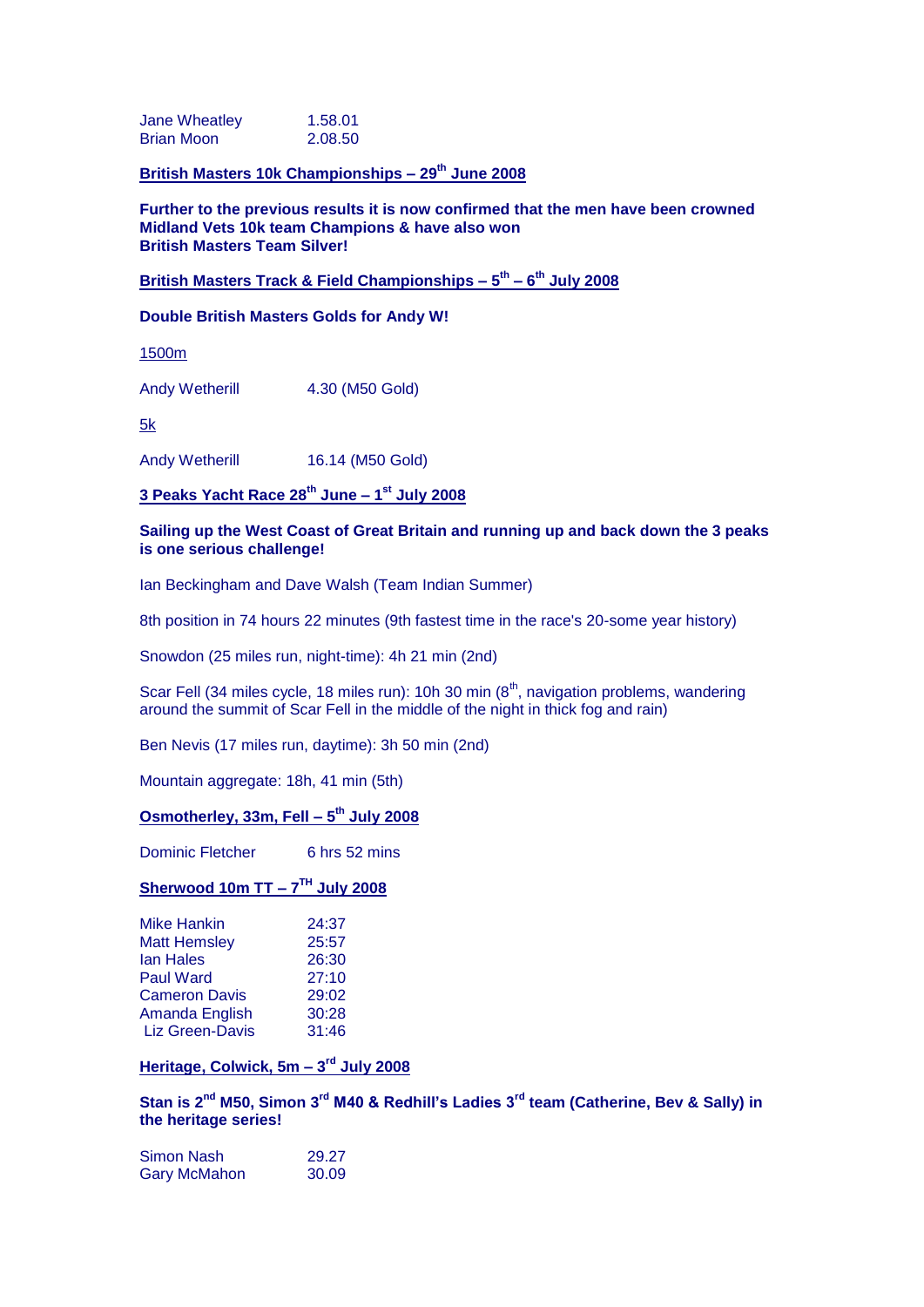| 30.13 |
|-------|
| 31.04 |
| 35.08 |
| 36.14 |
| 36.21 |
| 37.22 |
| 37.44 |
| 38.55 |
| 42.55 |
| 45.11 |
| 47.40 |
| 34.22 |
| 36.59 |
| 38.55 |
| 41.12 |
|       |

#### **Redhill's round the Lake relays, 1.1m - 2<sup>nd</sup> July 2008**

#### **Callum runs to within 2 seconds of the course record at Bestwood lakes but can't prevent Matt's team from overall victory!!**

| <b>Matt Stratford</b><br><b>Mark Anslow</b><br><b>Keith Palmer</b><br><b>James Butler</b><br><b>Emma Futcher</b>     | 5.43<br>6.16<br>6.59<br>6.26<br>7.50               | 33.14 | 1st |
|----------------------------------------------------------------------------------------------------------------------|----------------------------------------------------|-------|-----|
| <b>Clive Greyson</b><br><b>Andy Stevens</b><br><b>Tracey Jones</b><br>lan Hales<br><b>Graham Webster</b>             | 6.06<br>5.45<br>8.25<br>6.18<br>6.53               | 33.28 | 2nd |
| <b>Lee Stubbs</b><br><b>Martyn McHale</b><br><b>Michelle Newton</b><br>Daz Teager<br><b>Steve Gelderd</b>            | 5.22<br>6.11<br>8.43<br>6.22<br>6.57               | 33.35 | 3rd |
| <b>Callum Cullen</b><br><b>Mark Tomlinson</b><br>George Kujawnski<br><b>Carl Davey</b><br><b>Michelle Butler</b>     | 5.17<br>6.18<br>7.02<br>6.59<br>8.21               | 33.57 | 4th |
| <b>Ben Humphreys</b><br><b>Dominic Fletcher</b><br><b>Chris Jones</b><br><b>Matt Hemsley</b><br><b>Amanda Lowton</b> | 5.55<br>6.37<br>7.24<br>6.38<br>7.31               | 34.05 | 5th |
| Epperstone 10m TT - 1 <sup>ST</sup> July 2008                                                                        |                                                    |       |     |
| Mike Hankin<br><b>Matt Hemsley</b><br><b>Paul Ward</b><br><b>lan Hales</b><br><b>Cameron Davis</b><br>Amanda English | 24:01<br>25:33<br>26:24<br>26:27<br>28:42<br>29:59 |       |     |